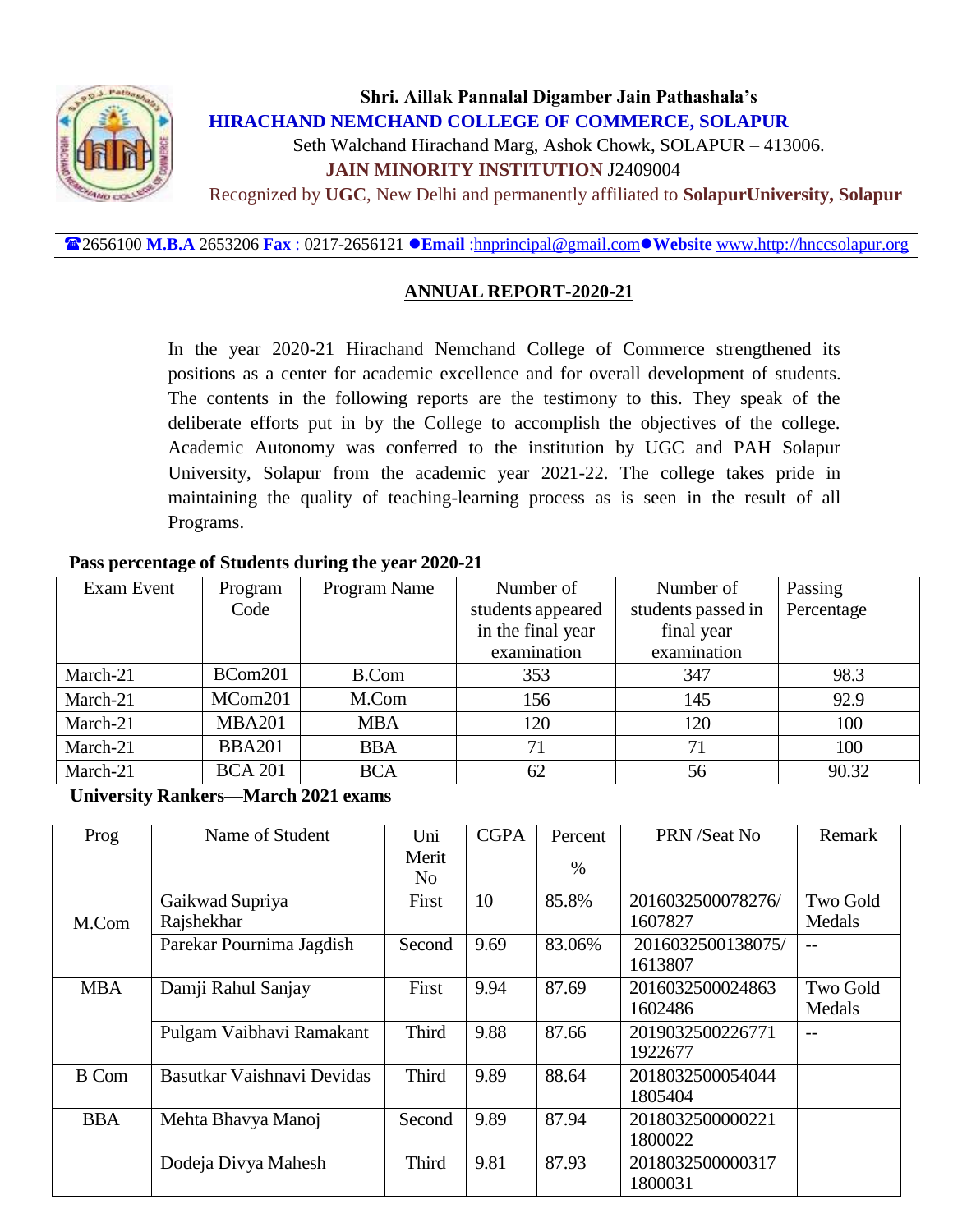

# **Shri. Aillak Pannalal Digamber Jain Pathashala's HIRACHAND NEMCHAND COLLEGE OF COMMERCE, SOLAPUR** Seth Walchand Hirachand Marg, Ashok Chowk, SOLAPUR – 413006.  **JAIN MINORITY INSTITUTION** J2409004

Recognized by **UGC**, New Delhi and permanently affiliated to **SolapurUniversity, Solapur**

#### 2656100 **M.B.A** 2653206 **Fax** : 0217-2656121 **Email** [:hnprincipal@gmail.com](mailto:hnprincipal@gmail.com)**Website** [www.http://hnccsolapur.org](http://www.http/hnccsolapur.org)

#### **First Prize for College Annual Magazine - Hira 2020**

Our annual college magazine Hira was awarded First prize at the intercollegiate magazine competition organized by PAH Solapur University, Solapur. Thirty students bagged prizes in 27 individual categories for their contributions in the English, Marathi, Hindi, Urdu, Sanskrit and Art section of the magazine.

Significant contributions made by IQAC during the current year

Worked with commitment for academic excellence resulting in Grant of Academic Autonomy to the college by UGC

Organised Online Orientation Programmes for Faculty on the topic Nurturing Innovations and Startups at Institutional Level' in collaboration with Zucate, Pune on 13 June, 2021.

Encouraged faculty to take up Ph.D guideship-Four faculty members received PhD guideship recognition from PAH Solapur University Solapur

Encouraged faculty and coordinators of different associations and committees to organize webinars and Conduct curricular and co-curricular Programmes for students on themes related to Gender Sensitization, ED, IPR, Career Guidance, development of Communication skills etc.

Organised Online Faculty Development Workshop on "Writing Research papers for indexed journals" by Dr Seema Sant, Associate Dean on 1 April,2021.

#### **Career Guidance Cell /Commerce Association) 2020-21**

Commerce Association is a platform which works with an objective for making students aware about corporate/business world, current and future trends of the industry and their changing requirements so that students can update their knowledge, skills and attitude.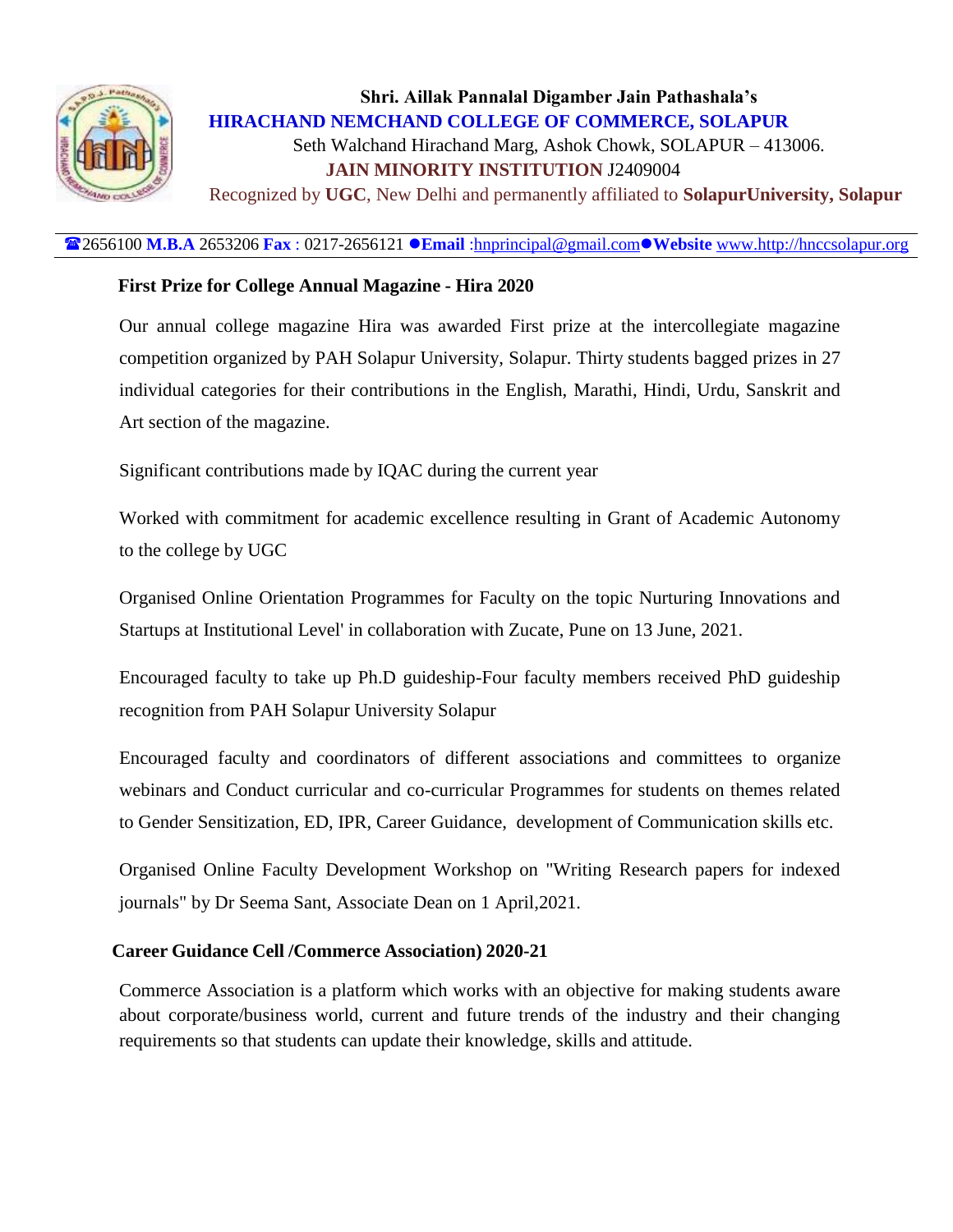

# **Shri. Aillak Pannalal Digamber Jain Pathashala's HIRACHAND NEMCHAND COLLEGE OF COMMERCE, SOLAPUR** Seth Walchand Hirachand Marg, Ashok Chowk, SOLAPUR – 413006.  **JAIN MINORITY INSTITUTION** J2409004

Recognized by **UGC**, New Delhi and permanently affiliated to **SolapurUniversity, Solapur**

2656100 **M.B.A** 2653206 **Fax** : 0217-2656121 **Email** [:hnprincipal@gmail.com](mailto:hnprincipal@gmail.com)**Website** [www.http://hnccsolapur.org](http://www.http/hnccsolapur.org)

Following activities are conducted under this platform

| <b>Sr</b><br>N <sub>0</sub> | <b>Date</b>                              | <b>Activity</b>                                                                    | <b>Guest / Organizer</b>                                                                                    | Forum                                                     |
|-----------------------------|------------------------------------------|------------------------------------------------------------------------------------|-------------------------------------------------------------------------------------------------------------|-----------------------------------------------------------|
| $\mathbf{1}$                | $21st$ May to $10th$<br><b>June 2020</b> | Digital - Poster &<br>slogan Competition-<br>2020                                  | Career Guidance Cell<br>(Commerce Association)                                                              | Career Guidance Cell<br>(Commerce)<br>Association)        |
| $\overline{2}$              | $3rd$ December<br>2020                   | Webinar on<br>Career in Media<br>Sector-Radio Jokey                                | RJ. Shardha                                                                                                 | <b>Career Guidance Cell</b><br>(Commerce)<br>Association) |
| 3                           | 16 <sup>th</sup> January<br>2021         | Webinar on<br><b>Career Opportunities</b><br>in Anchoring                          | Miss. Rasika Bhatt                                                                                          | Career Guidance Cell<br>(Commerce)<br>Association)        |
| $\overline{4}$              | 3 <sup>rd</sup> February<br>2021         | Webinar on<br>Budget 2021-22-<br><b>Analytical Review</b>                          | Dr. Vijay Kakade, HOD,<br>Shivaji University,<br>Kolhapur                                                   | Career Guidance Cell<br>(Commerce)<br>Association)        |
| 5                           | $20th$ February<br>2021                  | Webinar on<br><b>Career Opportunities</b><br>in Law Sector<br>Social Justice Day   | Hon. Shahikant Mokashi<br>(Civil Judge, Senior<br>Division) Miss. Devyani<br>Kingai -Adv (Solapur<br>Court) | Career Guidance Cell                                      |
|                             | $23rd$ March 2021                        | Webinar on<br><b>ICWA</b> as a Career                                              | CMA. Murali Iyengar                                                                                         | Career Guidance Cell<br>(Commerce<br>Association)         |
| $\overline{7}$              | $26th$ March 2021                        | Webinar on<br>"Company Secretary<br>as a Career"                                   | CS. Atul Kulkarni,                                                                                          | Career Guidance Cell<br>(Commerce)<br>Association)        |
| 8                           | $12th$ April 2021                        | Webinar on<br><b>Career</b><br><b>Opportunities in</b><br><b>Digital Marketing</b> | Mr. Sachin Kodbur<br>CEO, Co-Founder Advert<br>Digital Mantra Ltd                                           | Career Guidance Cell<br>(Commerce)<br>Association)        |

# **Arts Circle - Cultural Department 2020-21**

Following activities are conducted under this platform

| <b>Sr</b><br>N <sub>0</sub> | Dat<br>e                           | <b>Activity</b>                                                   | <b>Guest / Organizer</b>                                                                                           | Forum |
|-----------------------------|------------------------------------|-------------------------------------------------------------------|--------------------------------------------------------------------------------------------------------------------|-------|
|                             | 3 <sup>rd</sup><br>January<br>2021 | Webinar on Occasion<br>of Krantijyoti<br>Savitribai Phule Jayanti | Dr. Padmakr<br>Jajnurkar, HOD, Marathi   Cultural Department<br>Department, Shri. Shivaji<br>Mahavidyalaya, Umarga |       |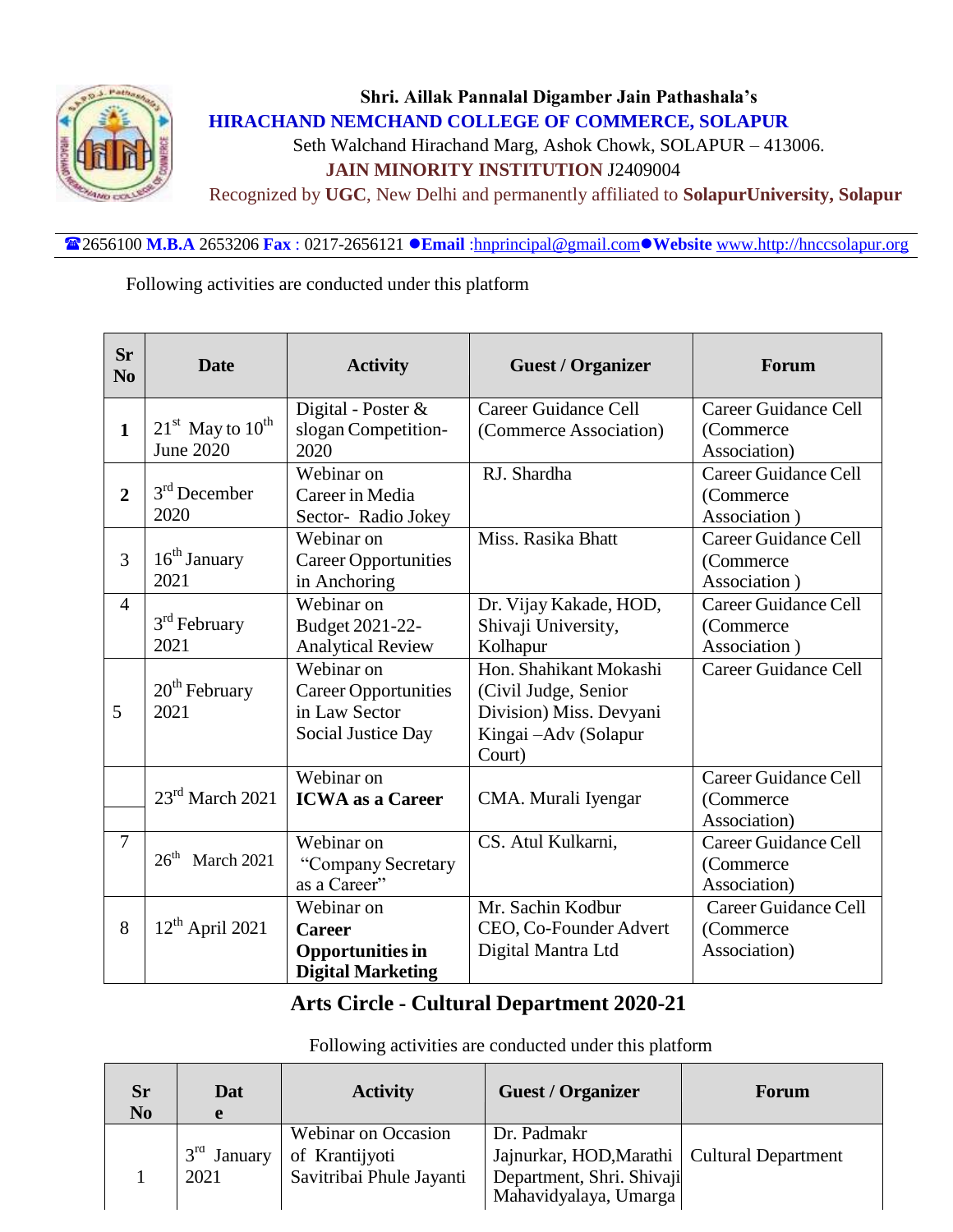

Seth Walchand Hirachand Marg, Ashok Chowk, SOLAPUR – 413006.

# **JAIN MINORITY INSTITUTION** J2409004

Recognized by **UGC**, New Delhi and permanently affiliated to **SolapurUniversity, Solapur**

2656100 **M.B.A** 2653206 **Fax** : 0217-2656121 **Email** [:hnprincipal@gmail.com](mailto:hnprincipal@gmail.com)**Website** [www.http://hnccsolapur.org](http://www.http/hnccsolapur.org)

| $\overline{2}$ | 19 <sup>th</sup><br>February<br>2021 | Celebration of<br>Shivjayanti                                                                                                                                                                                                 | Dr. S.K. Shah, Staff and<br><b>Students</b> | <b>Cultural Department</b> |
|----------------|--------------------------------------|-------------------------------------------------------------------------------------------------------------------------------------------------------------------------------------------------------------------------------|---------------------------------------------|----------------------------|
| 3              | $6th$ June,<br>2021                  | Shivswarajya Din<br><b>Online Guest</b><br>$\bullet$<br>Lecture<br>Maharashtra<br>$\bullet$<br>Geet and<br><b>National</b><br>Anthem<br>Poetry Recitation<br>$\bullet$<br>by Students<br>Information of<br>$\bullet$<br>Forts | Mrs. Jyoti Nimbalkar                        | <b>Cultural Department</b> |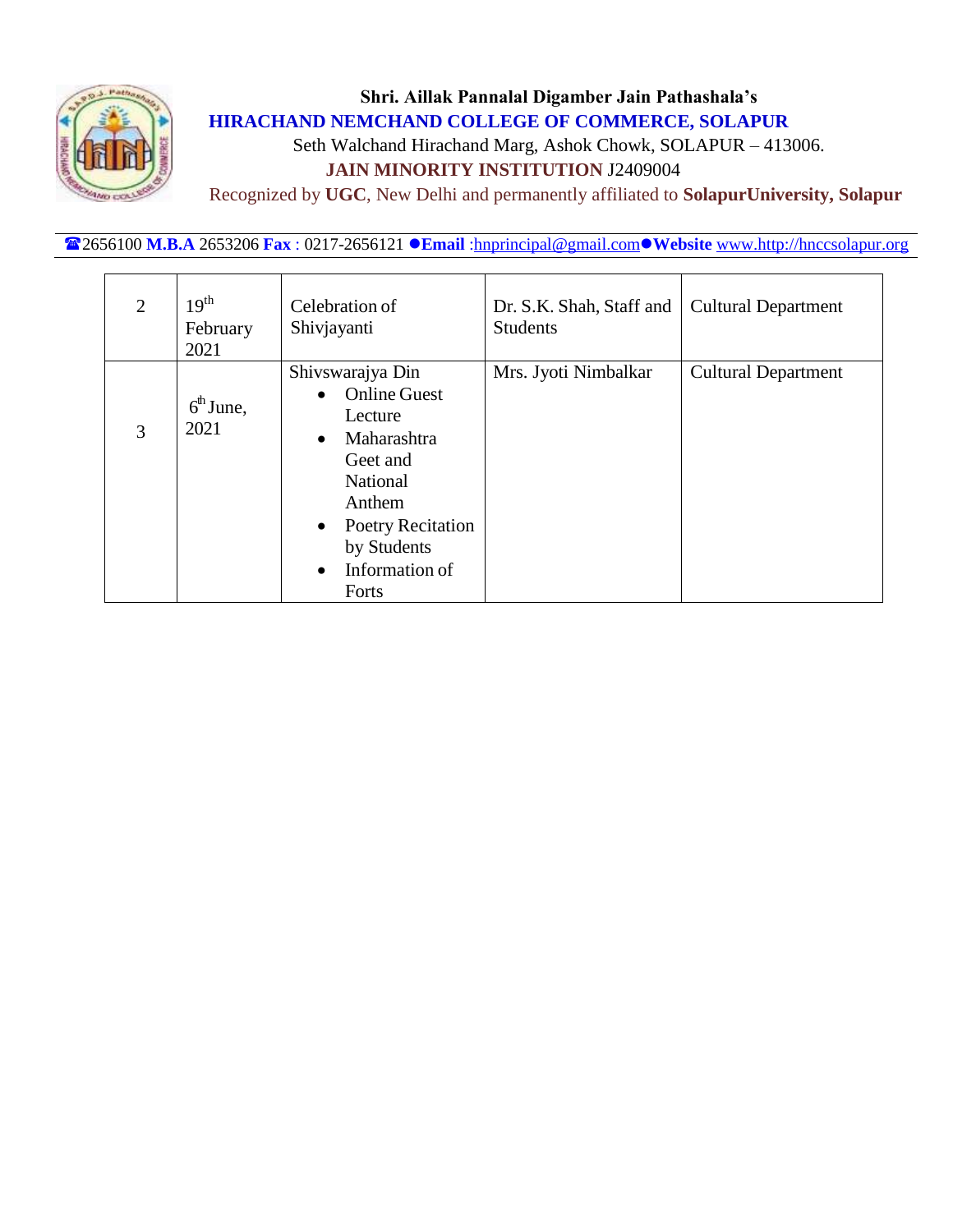

# **Shri. Aillak Pannalal Digamber Jain Pathashala's HIRACHAND NEMCHAND COLLEGE OF COMMERCE, SOLAPUR** Seth Walchand Hirachand Marg, Ashok Chowk, SOLAPUR – 413006.  **JAIN MINORITY INSTITUTION** J2409004 Recognized by **UGC**, New Delhi and permanently affiliated to **SolapurUniversity, Solapur**

2656100 **M.B.A** 2653206 **Fax** : 0217-2656121 **Email** [:hnprincipal@gmail.com](mailto:hnprincipal@gmail.com)**Website** [www.http://hnccsolapur.org](http://www.http/hnccsolapur.org)

## **Voter Awareness Forum - 2020-21**

Following activities are conducted under this platform to increase the voter awareness, focus on importance of democracy and good governance amongst young voters

| <b>Sr</b> | Date           | <b>Activity</b>      | <b>Guest / Organizer</b> | Forum                  |
|-----------|----------------|----------------------|--------------------------|------------------------|
|           | $25th$ January | Voter's Day          | <b>Voter Awareness</b>   | <b>Voter Awareness</b> |
|           | 2021           | Celebration - oath   | Forum                    | Forum                  |
| 2         | $25th$ January | <b>Online Debate</b> | <b>Voter Awareness</b>   | <b>Voter Awareness</b> |
|           | 2021           | Competition          | Forum                    | Forum                  |

#### **Women Empowerment Centre - Hirkani and Internal Complaints Committee.**

#### **Programmes for Women Empowerment and Gender Sensitization**

Following program was organized to create awareness among students about Gender sensitisation, Gender Equality, Women Empowerment, Laws for Protection of women etc.

| <b>Sr</b><br>N <sub>o</sub> | Date         | <b>Activity</b>   | <b>Guest / Organizer</b> | <b>Forum</b>       |
|-----------------------------|--------------|-------------------|--------------------------|--------------------|
|                             | $08th$ March | Webinar on        |                          | Women              |
|                             | 2021         | "We are           | Mrs Manjusha             | <b>Empowerment</b> |
|                             | Google Meet  | <b>Generation</b> | Gadgil                   | Centre - Hirkarni  |
|                             |              | Equality"         |                          | and Internal       |
|                             |              |                   |                          | <b>Complaints</b>  |
|                             |              |                   |                          | <b>Committee.</b>  |

#### **5. Entrepreneurship Development and Incubation Cell**

In first semester students prepared Power Point Presentations on successful entrepreneurs and also took up various projects under the guidance of Dr S. S. Jagtap. Group of students (max ten students in each group) were given various topics for power point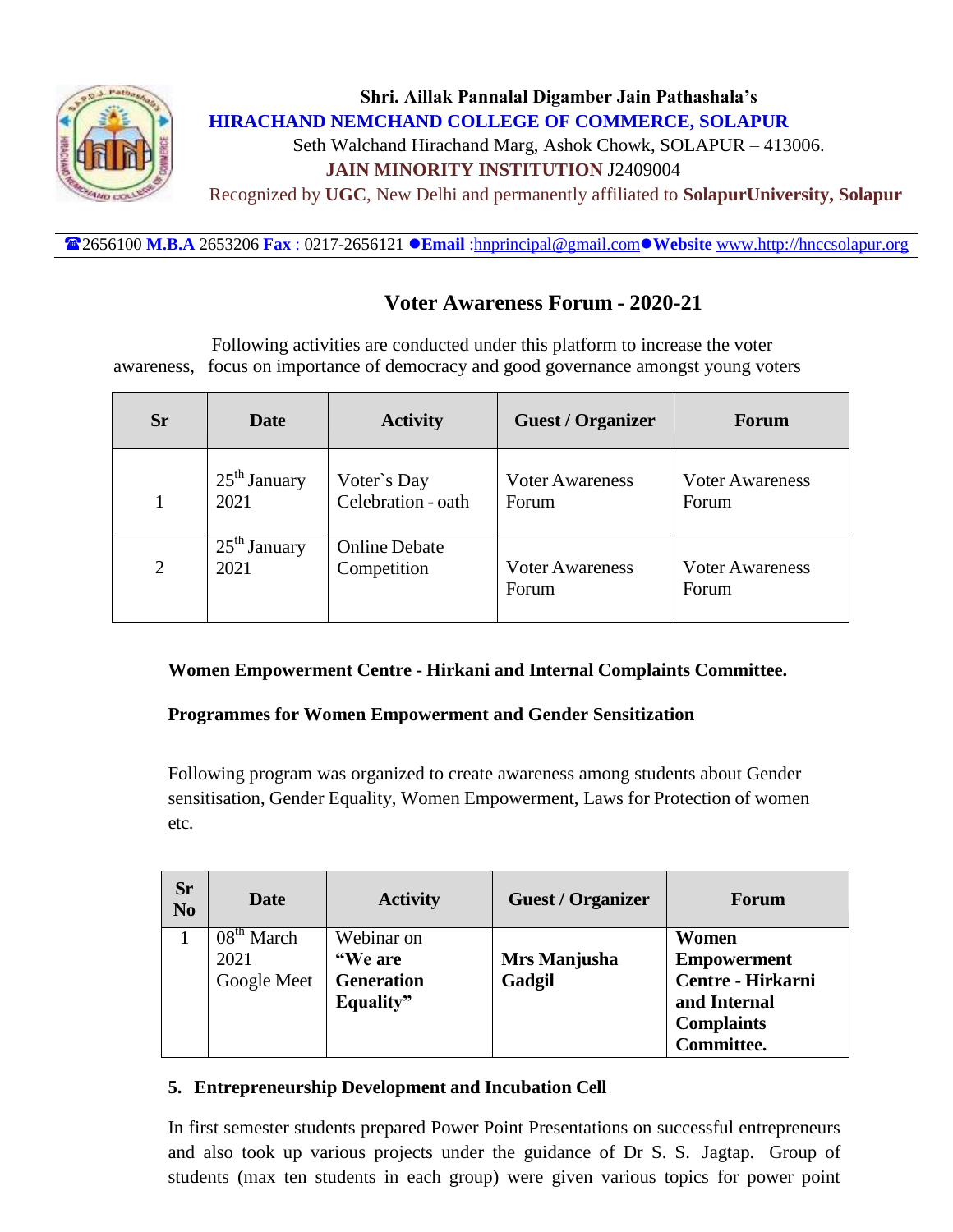

## **Shri. Aillak Pannalal Digamber Jain Pathashala's HIRACHAND NEMCHAND COLLEGE OF COMMERCE, SOLAPUR** Seth Walchand Hirachand Marg, Ashok Chowk, SOLAPUR – 413006.

 **JAIN MINORITY INSTITUTION** J2409004

Recognized by **UGC**, New Delhi and permanently affiliated to **SolapurUniversity, Solapur**

2656100 **M.B.A** 2653206 **Fax** : 0217-2656121 **Email** [:hnprincipal@gmail.com](mailto:hnprincipal@gmail.com)**Website** [www.http://hnccsolapur.org](http://www.http/hnccsolapur.org)

presentation, thus giving them opportunity to bring theory into practice. Topics were like learning from successful stories of development of Japan, Singapore and Israel, Learning from successful entrepreneurs/businesses like Wal-Mart, Apple, Balaji Group, preparing project Report etc.

| <b>Sr</b><br>N <sub>0</sub> | <b>Date</b>                        | <b>Activity</b>                  | <b>Guest / Organizer</b> | Forum                  |
|-----------------------------|------------------------------------|----------------------------------|--------------------------|------------------------|
| $\mathbf{1}$                | 30 <sup>th</sup> April             | Webinar                          | Adv. C. S. Kunal R.      | Entrepreneurship       |
|                             | 2021                               | on 'Intellectual                 | Sarpal Chairperson:      | Development Cell       |
|                             |                                    | <b>Property--Exploring</b>       | Mr Yogesh                |                        |
|                             |                                    | <b>New Horizons'</b>             | Yawalkar                 |                        |
| $\overline{2}$              | $\overline{1}9^{\text{th}}$ April  | 9 <sup>th</sup> Annual Group PPT | Dr. R.M. Khilare         | Entrepreneurship       |
|                             | 2021,                              | Competition                      | (Sangmeshwar)            | Development Cell &     |
|                             | Time $8.00$                        | (ONLINE)                         | College, Solapur)        | <b>Career Guidance</b> |
|                             | am, Place:                         |                                  | and Mr. Rajesh           | Cell (Commerce         |
|                             | Google                             |                                  | Kothadiya were the       | Association)           |
|                             | Meet                               |                                  | expert judges,           |                        |
|                             |                                    |                                  | Dr. P.V. Dolas,          |                        |
|                             |                                    |                                  | HOD, Management          |                        |
|                             |                                    |                                  | Studies (Chief           |                        |
|                             |                                    |                                  | Guest)                   |                        |
|                             | $\overline{13}$ <sup>th</sup> June | <b>Faculty Orientation</b>       | Dr. Moitreyee            |                        |
| 3                           | 2021                               | Program                          | Goswami, Founder         | Entrepreneurship       |
|                             |                                    | Webinar on-                      | & CEO, Zucate,           | Development<br>and     |
|                             |                                    | "Nurturing                       | <b>Edutech Platform</b>  | <b>Incubation Cell</b> |
|                             |                                    | <b>Innovations and Start</b>     |                          |                        |
|                             |                                    | ups at Intuitional               |                          |                        |
|                             |                                    | Level"                           |                          |                        |

#### **Readers Club and Interactive Forum:**

Presently one of the biggest concerns about students is their reducing interest in reading. The spread of television and mobile has taken a toll of reading habits among students. In order to avert this, a group of students was formed with an intention to cultivate reading habits among them.

Various class activities like students" presentation, group discussions, mock interviews, Debate and Quiz competitions are conducted under the banner of Readers Club and Interactive Forum.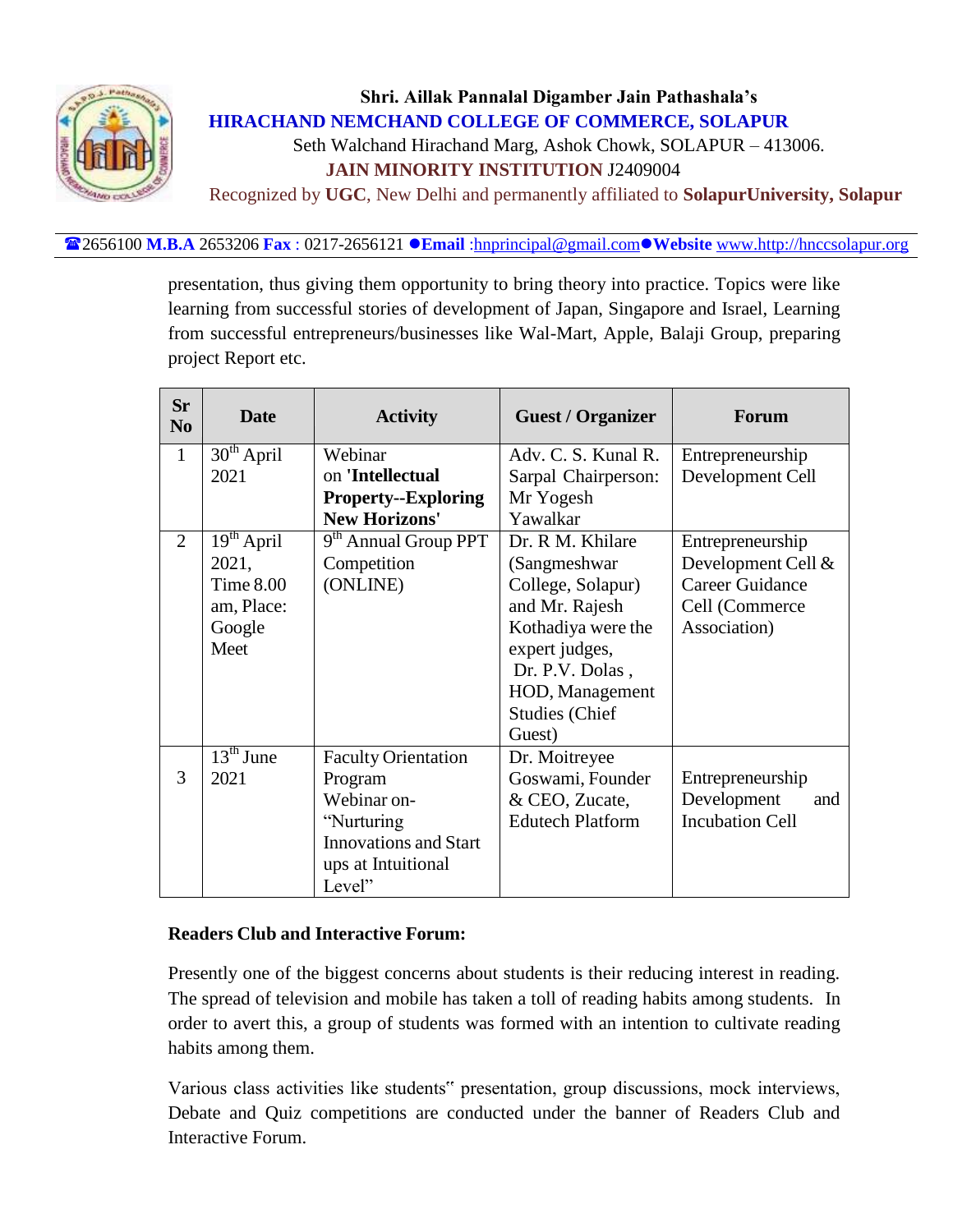

## **Shri. Aillak Pannalal Digamber Jain Pathashala's HIRACHAND NEMCHAND COLLEGE OF COMMERCE, SOLAPUR** Seth Walchand Hirachand Marg, Ashok Chowk, SOLAPUR – 413006.

 **JAIN MINORITY INSTITUTION** J2409004

Recognized by **UGC**, New Delhi and permanently affiliated to **SolapurUniversity, Solapur**

#### 2656100 **M.B.A** 2653206 **Fax** : 0217-2656121 **Email** [:hnprincipal@gmail.com](mailto:hnprincipal@gmail.com)**Website** [www.http://hnccsolapur.org](http://www.http/hnccsolapur.org)

Following activities are conducted under this forum. Conducted the activity of Readers" Club for students, in which book reviews, poems etc. were shares to inculcate the habit of reading among the students. During the year, reviews of various books and information about writers, poets were shared on Whatsapp group

| <b>Sr</b><br>N <sub>0</sub> | <b>Date</b>                              | <b>Activity</b>                                          | <b>Guest / Organizer</b>                                                                                 | Forum                                 |
|-----------------------------|------------------------------------------|----------------------------------------------------------|----------------------------------------------------------------------------------------------------------|---------------------------------------|
| 1                           | 15 October<br>2020                       | <b>Webinar on Occasion</b><br>of - Vachan Prerana<br>Din | Mr. Chetan A.<br>Tupkar                                                                                  | Readers Club and<br>Interactive Forum |
| 2                           | 15 October<br>2020                       | <b>Book Review Session</b>                               | Alumni – Mr. Akash<br>kothadiya                                                                          | Readers Club and<br>Interactive Forum |
| 3                           | $\overline{1}9^{\text{th}}$ June<br>2021 | <b>Webinar on Occasion</b><br>of National Reading<br>Day | Dr. Manohar Joshi<br>Vice Principal-Arts<br>Section, Walchand<br>College of Arts and<br>Science, Solapur | Readers Club and<br>Cultural          |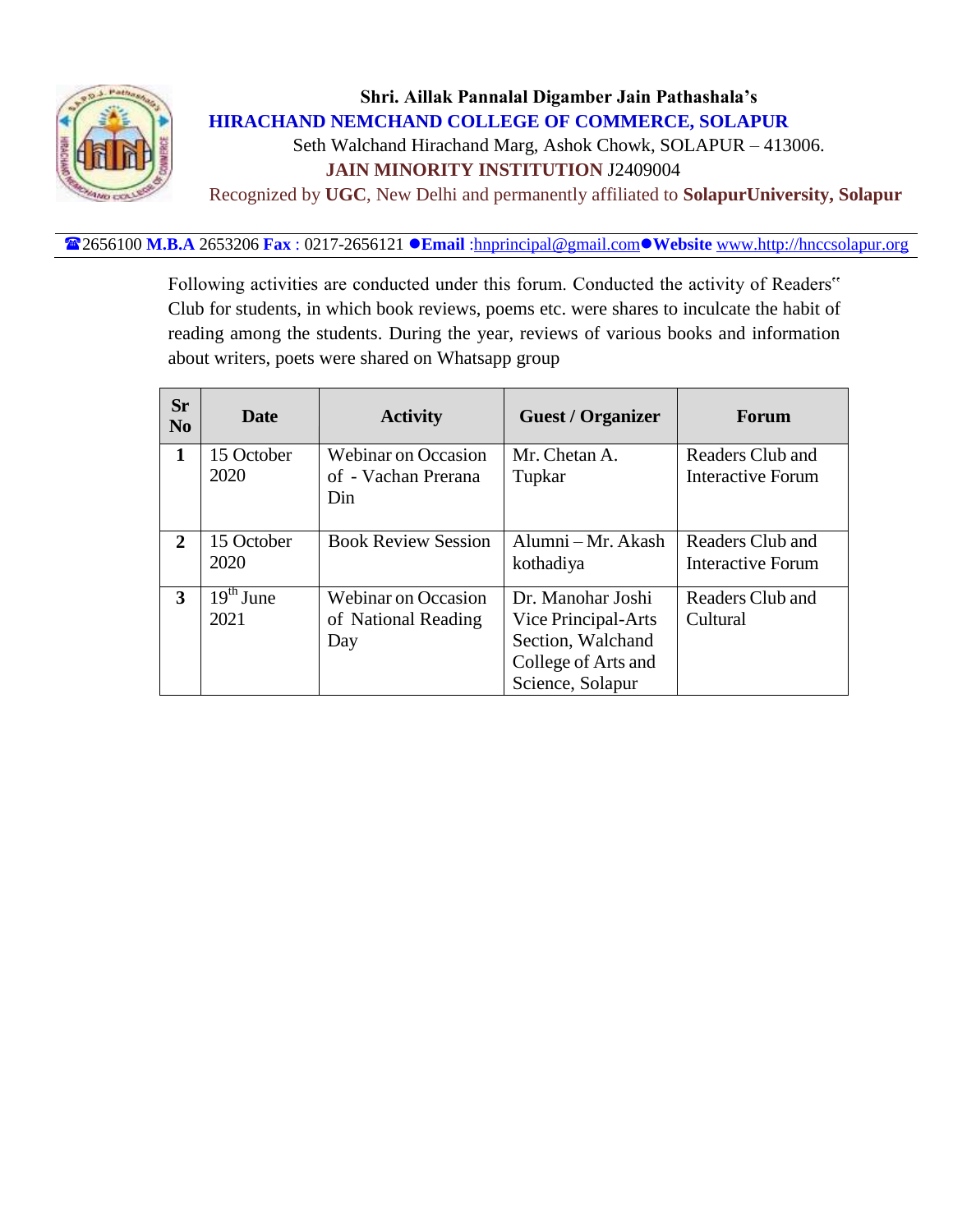

## **Shri. Aillak Pannalal Digamber Jain Pathashala's HIRACHAND NEMCHAND COLLEGE OF COMMERCE, SOLAPUR** Seth Walchand Hirachand Marg, Ashok Chowk, SOLAPUR – 413006.  **JAIN MINORITY INSTITUTION** J2409004

Recognized by **UGC**, New Delhi and permanently affiliated to **SolapurUniversity, Solapur**

#### 2656100 **M.B.A** 2653206 **Fax** : 0217-2656121 **Email** [:hnprincipal@gmail.com](mailto:hnprincipal@gmail.com)**Website** [www.http://hnccsolapur.org](http://www.http/hnccsolapur.org)

#### **Faculty Development Programs-**

College organizes different development and orientation programs for professional development of staff. Following activities were organized for faculty.

| <b>Sr</b><br>N <sub>0</sub> | <b>Date</b>      | <b>Activity</b>                    | <b>Guest / Organizer</b> |
|-----------------------------|------------------|------------------------------------|--------------------------|
| $\mathbf{1}$                | 15 October 2020  | Webinar on "The Future of          | CA. Vivek Shah from      |
|                             |                  | Presentations"                     | Mumbai                   |
| 2                           | $1st$ April 2021 | Webinar on "Writing"               | Dr. Seema Sant form      |
|                             |                  | Research Paper for Indexed         | Mumbai                   |
|                             |                  | Journals"                          |                          |
|                             | $13th$ June 2021 | <b>Faculty Orientation Program</b> | Dr. Moitreyee Goswami,   |
| 3                           |                  | Webinar on- organized in           | Founder & CEO, Zucate,   |
|                             |                  | collaboration with Zucate          | <b>Edutech Platform</b>  |
|                             |                  | "Nurturing Innovations and         | Dr. Triveni Goswami and  |
|                             |                  | Start ups at Intuitional Level"    | Miss. Roli Pandey        |

#### **ANNUAL SEMINARS**

MBA Section Annual Seminar was held with the theme "Change in Work Environment due to Covid-19" on 05th June. 2021 in the light of impact of Covid 19 pandemic on work culture of corporate. The new generation of Managerial people needs to be made aware of these changes and have a roundup of some opinions about how the pandemic has changed the work environment and what we think about various aspects of life and work. With this objective the theme was selected.

Mr. T. R. Bharathan, Chief Advisor of Puzzoluna Group, Hyderabad was the Key Speaker of the Seminar, How shared his expertise and made students aware of how they should mould their psychology regarding working in isolation, from home and still be professional enough. In the students" presentation session, 7 students presented their research papers / articles related to the theme and subthemes of the seminar. These papers/articles were released in the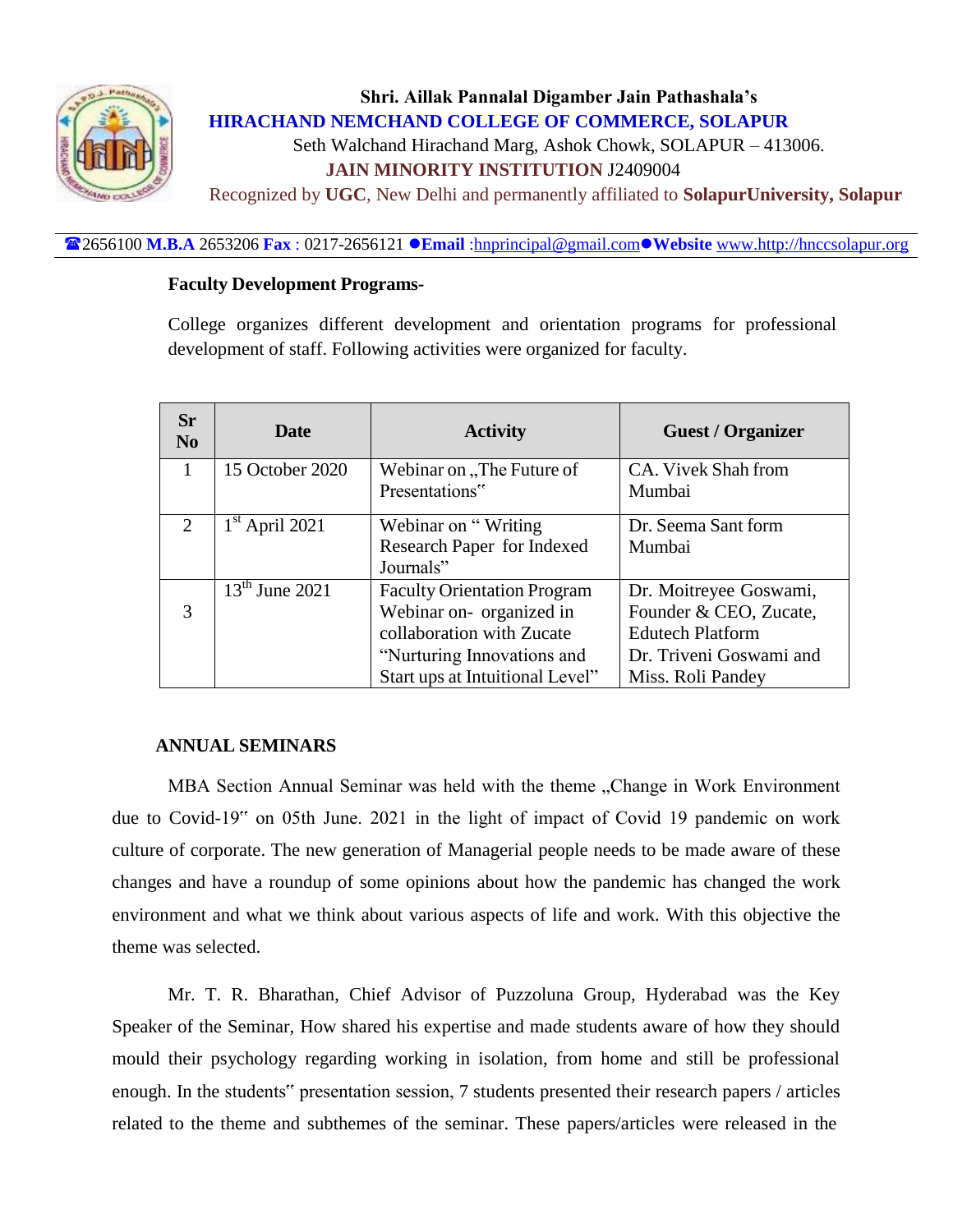

# **Shri. Aillak Pannalal Digamber Jain Pathashala's HIRACHAND NEMCHAND COLLEGE OF COMMERCE, SOLAPUR** Seth Walchand Hirachand Marg, Ashok Chowk, SOLAPUR – 413006.  **JAIN MINORITY INSTITUTION** J2409004

Recognized by **UGC**, New Delhi and permanently affiliated to **SolapurUniversity, Solapur**

2656100 **M.B.A** 2653206 **Fax** : 0217-2656121 **Email** [:hnprincipal@gmail.com](mailto:hnprincipal@gmail.com)**Website** [www.http://hnccsolapur.org](http://www.http/hnccsolapur.org)

form of Digital Booklet during the inaugural session. Three Best presentations were awarded prizes and all the presenters were appreciated with certificates.

#### **BCA Annual Seminar….**

Annual seminar on the topic "**Machine Learning**" was organized for BCA Student Mrs. Priyanka Karjal Panji, Project Director, ICONSTEAM Pvt. Ltd., Latur has guided student on Machine Learning Concepts and also demonstrated the concepts. 5 students from BCA III year has presented their research article related to Machine Learning.

#### **Online Competitions undertaken :**

To encourage students participate and experience competitive environment and to provide platform to showcase their skills and talents, The department organized a Week long activities in online mode. Following competitions were held during a time period of  $20<sup>th</sup>$  to  $29<sup>th</sup>$ May 2021.

| Date                      | Competition                                               |
|---------------------------|-----------------------------------------------------------|
| $20^{th}$ May 2021        | <b>Software Project Competition</b>                       |
| $22nd$ May 2021           | <b>Web Designing Competition</b>                          |
| $25^{th}$ May 2021        | Yojana - Business Plan Competition                        |
| $25^{th}$ May 2021        | <b>Creative PPT Competition</b>                           |
| $26^{th}$ May 2021        | <b>Brandwave - Creation of Innovative Advertisement</b>   |
| $27th$ May 2021           | <b>Articulate</b> - The Essay/Article Writing Competition |
| $27th$ May 2021           | <b>Extempore Story Telling</b>                            |
| $28^{th}$ May 2021        | <b>B-Master</b> - Business Quiz                           |
| $29^{th}$ May 2021        | <b>Poster Presentation Competition</b>                    |
| 29 <sup>th</sup> May 2021 | <b>Talking Titans-Group Discussion Competition</b>        |

Online BBA Class Activity was conducted on 22nd June, 2021 **"The Last Call before the Fall"** on Google meet.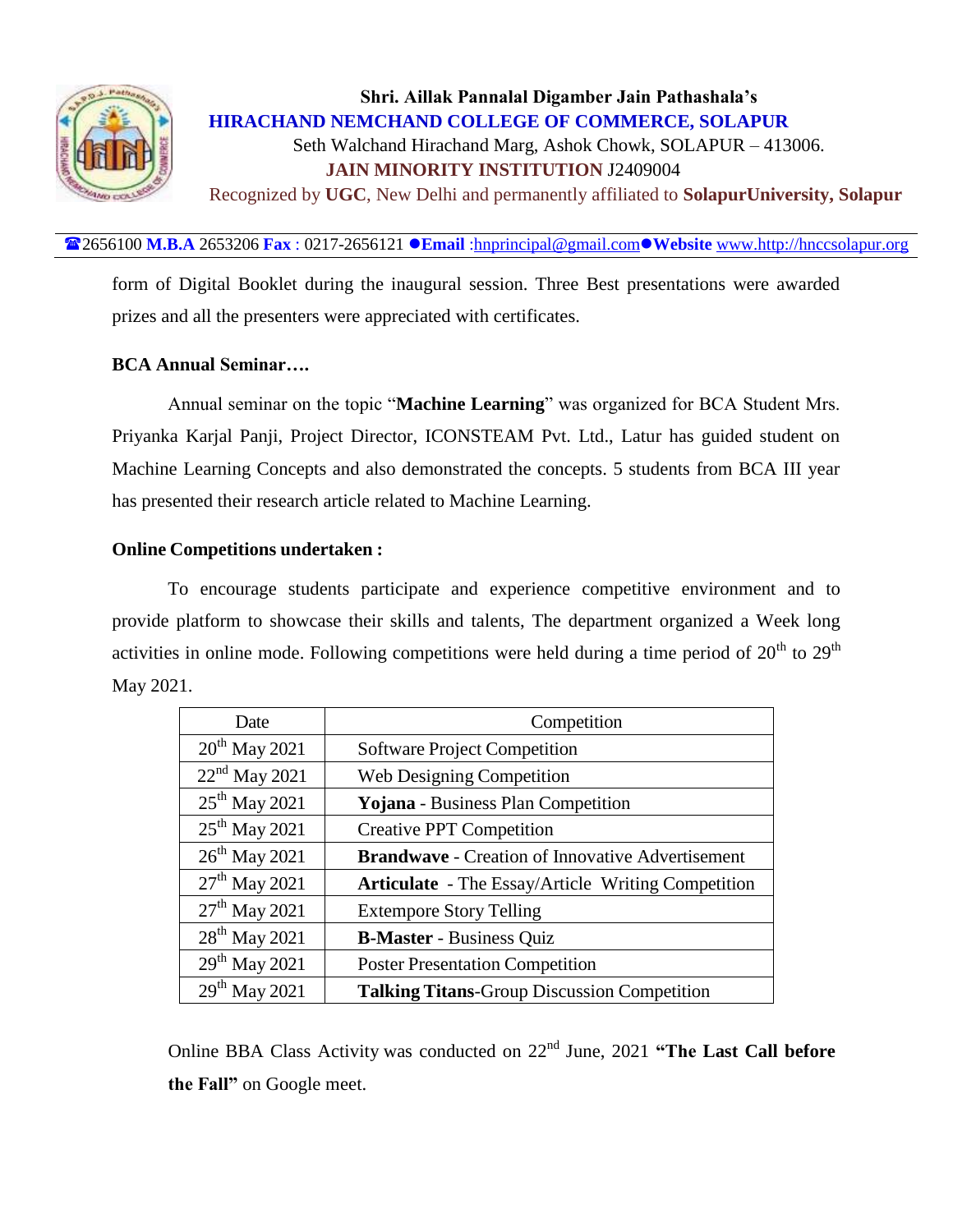

# **Shri. Aillak Pannalal Digamber Jain Pathashala's HIRACHAND NEMCHAND COLLEGE OF COMMERCE, SOLAPUR** Seth Walchand Hirachand Marg, Ashok Chowk, SOLAPUR – 413006.  **JAIN MINORITY INSTITUTION** J2409004 Recognized by **UGC**, New Delhi and permanently affiliated to **SolapurUniversity, Solapur**

2656100 **M.B.A** 2653206 **Fax** : 0217-2656121 **Email** [:hnprincipal@gmail.com](mailto:hnprincipal@gmail.com)**Website** [www.http://hnccsolapur.org](http://www.http/hnccsolapur.org)

**Marathi Literary Association**: Mr Onkar Sutar from B.Com-II was nominated as the President for the year 2020-21. Following activities were conducted during the year with association with other platform.

#### **Date Activities/ Guest Lectures**

5<sup>th</sup> September 2020: Teachers Day- Chief Guest: Mr. Dhanyakumar Birjdar,

26<sup>th</sup> September 2020: Dr. Padmaja Gandhi (Homeopathy, Psychological Counselor)

15th October 2020: Vachan Prerana Din- Mr. Chetan Tupkar

3rd December 2020: Opportunities in Media Sector – Miss. RJ Shardha Kamat

3rd January 2021: Krantijyoti Savitribai Phule Jayanti- Dr. Padmakr Jajnurkar

16th January 2021: Anchoring as a Career – Miss. Rasika Bhat

#### **Guest Lectures:**

To provide students the additional knowledge apart from curriculum, Expert lectures from industry personnel were organized in online mode. This gave the students an opportunity to know about various elements of the industry and recent happenings. Following is the list of Guest lecturers conducted by Department of Management Studies:

| <b>Sr. No.</b> | Date       | <b>Topic of Lecture</b>                                 | <b>Name of the Expert</b> |
|----------------|------------|---------------------------------------------------------|---------------------------|
|                | 15/09/2020 | Opportunities in the Market<br><b>Research Industry</b> | Mr. Himavat Reddy         |
| $\overline{2}$ | 23/09/2020 | Careers in Insurance Industry                           | Mr. Vinod Kenganalkar     |
| 3              | 03/12/2020 | Digital Marketing                                       | Mr. Vishal Sonawane       |
| 4              | 15/12/2020 | Practical Aspects of MS Excel                           | Mr. Pranabjyoti Das       |
| 6              | 06/01/2021 | Lead the Change Embrace the<br>Pandemic                 | Mr. Yatin Shah            |
| 8              | 12/03/2021 | <b>Careers in Banking Sector</b>                        | Mr. Anand Joshi           |
| 9              | 13/03/2021 | Excel & Elevate                                         | Ms. Radhika Parth Damani  |
| 10             | 19/03/2021 | <b>FinTech Revolution</b>                               | Prof. Vanishree M.        |
| 11             | 20/03/2021 | Career & Future of Retail industry                      | Mr. Rahul Manthalkar      |
| 12             | 27/03/2021 | Financial Literacy organized by<br><b>SEBI</b>          | Dr. Rajshekhar.           |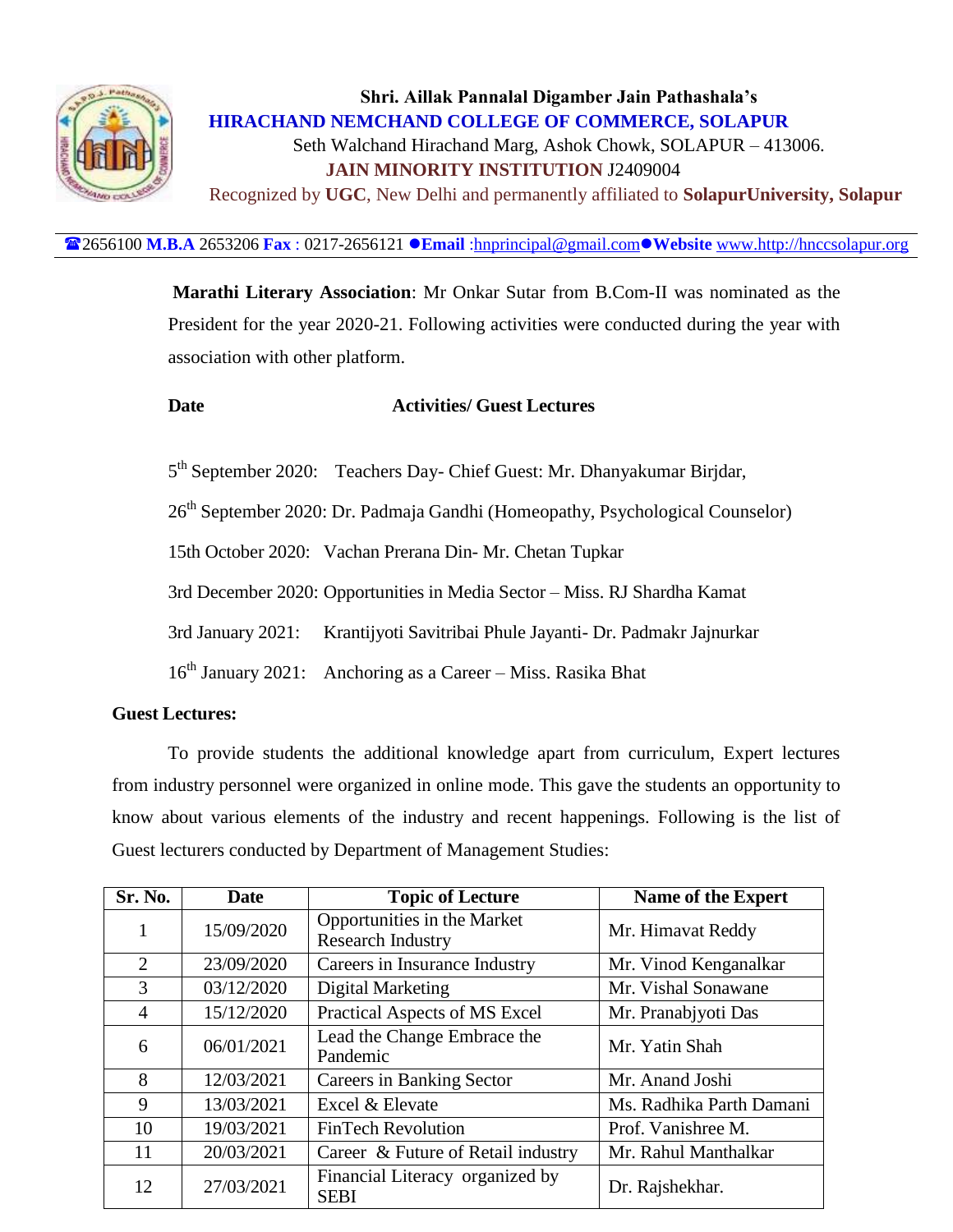

Seth Walchand Hirachand Marg, Ashok Chowk, SOLAPUR – 413006.

 **JAIN MINORITY INSTITUTION** J2409004

Recognized by **UGC**, New Delhi and permanently affiliated to **SolapurUniversity, Solapur**

2656100 **M.B.A** 2653206 **Fax** : 0217-2656121 **Email** [:hnprincipal@gmail.com](mailto:hnprincipal@gmail.com)**Website** [www.http://hnccsolapur.org](http://www.http/hnccsolapur.org)

| 13             | 29/03/2021         | Careers in Indian Financial Market             | Mr. Yogesh Khadilkar                                     |  |  |  |  |
|----------------|--------------------|------------------------------------------------|----------------------------------------------------------|--|--|--|--|
| 14             | 27/05/2021         | Industrial & Labour Law                        | Judge Mr. Shashikant<br>Mokashi & Adv. Devyani<br>Kinage |  |  |  |  |
|                | <b>BBA</b> Section |                                                |                                                          |  |  |  |  |
| 1              | 05/03/2021         | Entrepreneurship: Owning Your<br>Future        | Mr. Vishwashankar<br>Chakote                             |  |  |  |  |
| $\overline{2}$ | 11/03/2021         | Behind the Scenes of Good & Great              | Ms. Vaishali Patil                                       |  |  |  |  |
| 3              | 13/03/2021         | Excel & Elevate                                | Ms. Radhika Parth Damani                                 |  |  |  |  |
| 4              | 15/03/2021         | <b>Overseas Educational Opportunities</b>      | Mr. Amol Unune                                           |  |  |  |  |
| 5              | 19/03/2021         | <b>Share Buyback</b>                           | Mr. Kumar Kudidhi                                        |  |  |  |  |
| 6              | 23/03/2021         | Financial Literacy organized by<br><b>SEBI</b> | Dr. Rajshekhar                                           |  |  |  |  |
|                | <b>BCA</b> Section |                                                |                                                          |  |  |  |  |
| 1              | 28/10/2020         | Vigilance Awareness Week                       | Mr. B.P Samant (Senior)<br>Manager, VKGB Solapur)        |  |  |  |  |
| $\overline{2}$ | 13/03/2021         | Excel & Elevate                                | Ms. Radhika Parth Damani                                 |  |  |  |  |

#### **Industry Interaction:**

Students of MBA-II Financial Management specialization were provided practical exposure of Share Trading during live market times at Share Spot – Dantkale and associates for a period of 1 week during 5th Jan. to 8th Jan. 2021. Students learnt how online trades and done in stock market and various features of the BOLT

#### **Alumni Support :**

Alumni Batch 2003-05 continued their distribution of Scholarship to deserving students" inspite of the pandemic situation. Representatives of the Alumni batch visited College on 26/12/2020 to distribute the scholarship for Rs. 2500 each to two students" viz. Mr. Rahul Damji and Ms. Sneha Pola. The event was aired on Online platform for all the students of MBA. Alumni Representative motivated students with their encouraging words and extended their support.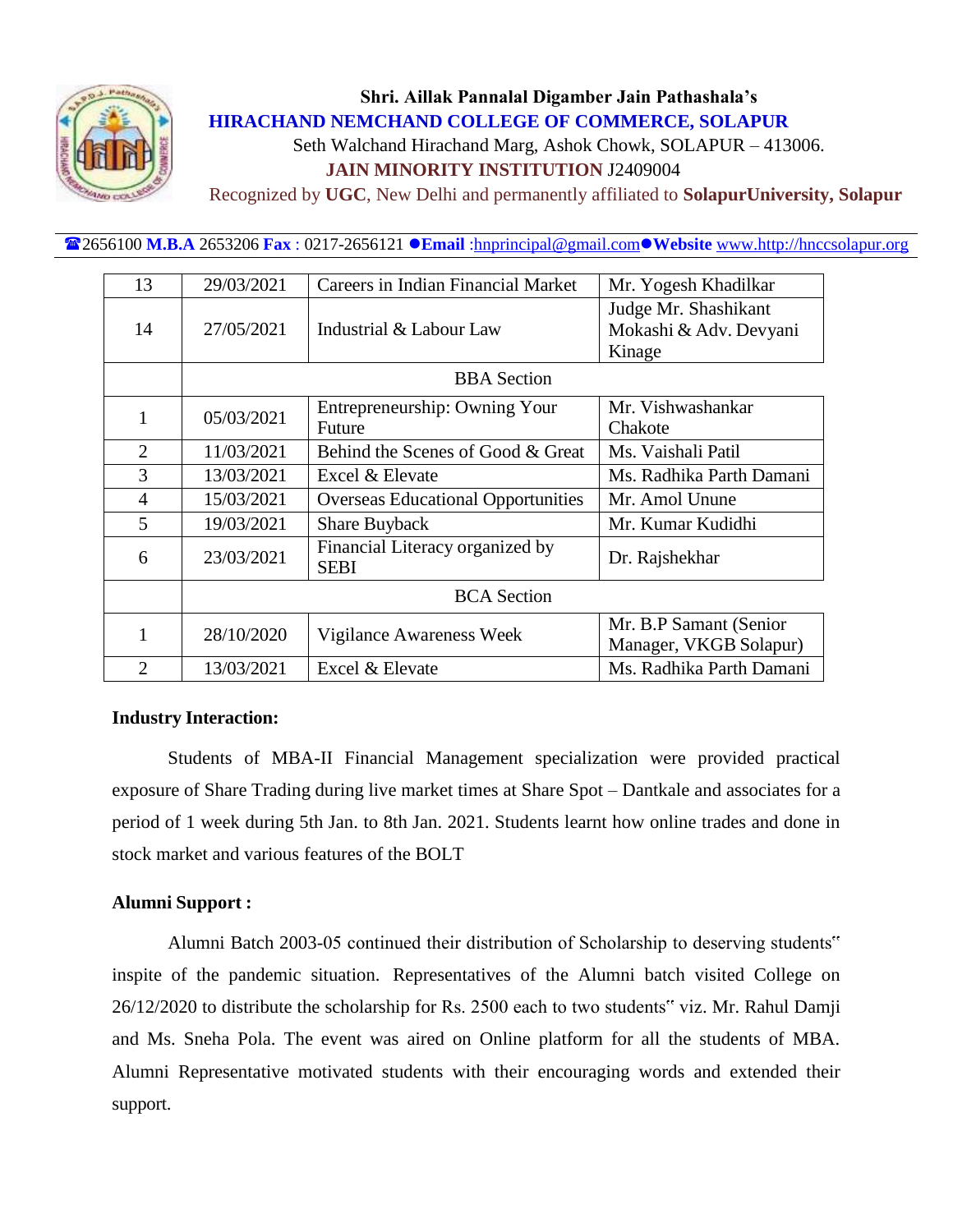

## **Shri. Aillak Pannalal Digamber Jain Pathashala's HIRACHAND NEMCHAND COLLEGE OF COMMERCE, SOLAPUR** Seth Walchand Hirachand Marg, Ashok Chowk, SOLAPUR – 413006.  **JAIN MINORITY INSTITUTION** J2409004 Recognized by **UGC**, New Delhi and permanently affiliated to **SolapurUniversity, Solapur**

2656100 **M.B.A** 2653206 **Fax** : 0217-2656121 **Email** [:hnprincipal@gmail.com](mailto:hnprincipal@gmail.com)**Website** [www.http://hnccsolapur.org](http://www.http/hnccsolapur.org)

#### **Placement Report:**

 The Training and Placement Cell aims to expose students to the nature of the corporate world therefore providing insight to their future professional careers. **Highlights of 2020-21** 

- 1. Conducted virtual pool campus drive including State Street HCL Technologies & Pinclick,ICICI Bank, Zimetrics,Aditya Birla Capital.
- 2. To date 92 students place in different companies .
- 3. TCS has offered 5.79 lakh highest package to our students Miss.Pradnya Mogle who was selected as a Management Trainee.
- 4. 18 students successfully completed 105 hours training by Bajaj Finserve which covered Insurance, Banking, Business Communication along GD & Mock Interview by industrial experts.

| Šг             | Date, Time and Place      | <b>Activity</b>                     | Guest /<br><b>Organizer/Faculty</b> | <b>Forum</b>          |
|----------------|---------------------------|-------------------------------------|-------------------------------------|-----------------------|
|                | $23rd$ April 2021         | acement Grooming Session aining and |                                     |                       |
|                | Time 6.00 pm, Place:      | -Online Recruitment                 | Placement Cell                      | Training and          |
| $\overline{1}$ | Google Meet               | Drive                               |                                     | Placement Cell        |
|                |                           | CL, Infosys)                        |                                     |                       |
|                | $27th$ May 2021           | acement Grooming Session            |                                     |                       |
|                | Time 9.00 am, Place:      | -IDBI Bank                          | aining and                          | Training and          |
| $ 2\rangle$    | Google Meet               | cruitment Drive                     | <b>Placement Cell</b>               | <b>Placement Cell</b> |
|                |                           | D and PI training)                  |                                     |                       |
|                | $27th$ May 2021           | acement Grooming Session aining and |                                     | Training and          |
|                | Time 5.00 pm, Place:      | $-$ Cisco Webex Meet $-$            | <b>Placement Cell</b>               | <b>Placement Cell</b> |
| $\mathsf B$    | Google Meet               | Training                            |                                     |                       |
|                |                           | <b>BI Bank Recruitment</b>          |                                     |                       |
|                |                           | Drive                               |                                     |                       |
|                | 28 <sup>th</sup> May 2021 | <b>BI</b> Online Recruitment        | Training and                        | Training and          |
| $\overline{A}$ | From 12.00 pm to 6.00     | Drive                               | <b>Placement Cell</b>               | Placement Cell        |
|                | pm Google Meet and        |                                     |                                     |                       |
|                | Cisco Webex Meet-         |                                     |                                     |                       |

Placement Grooming Sessions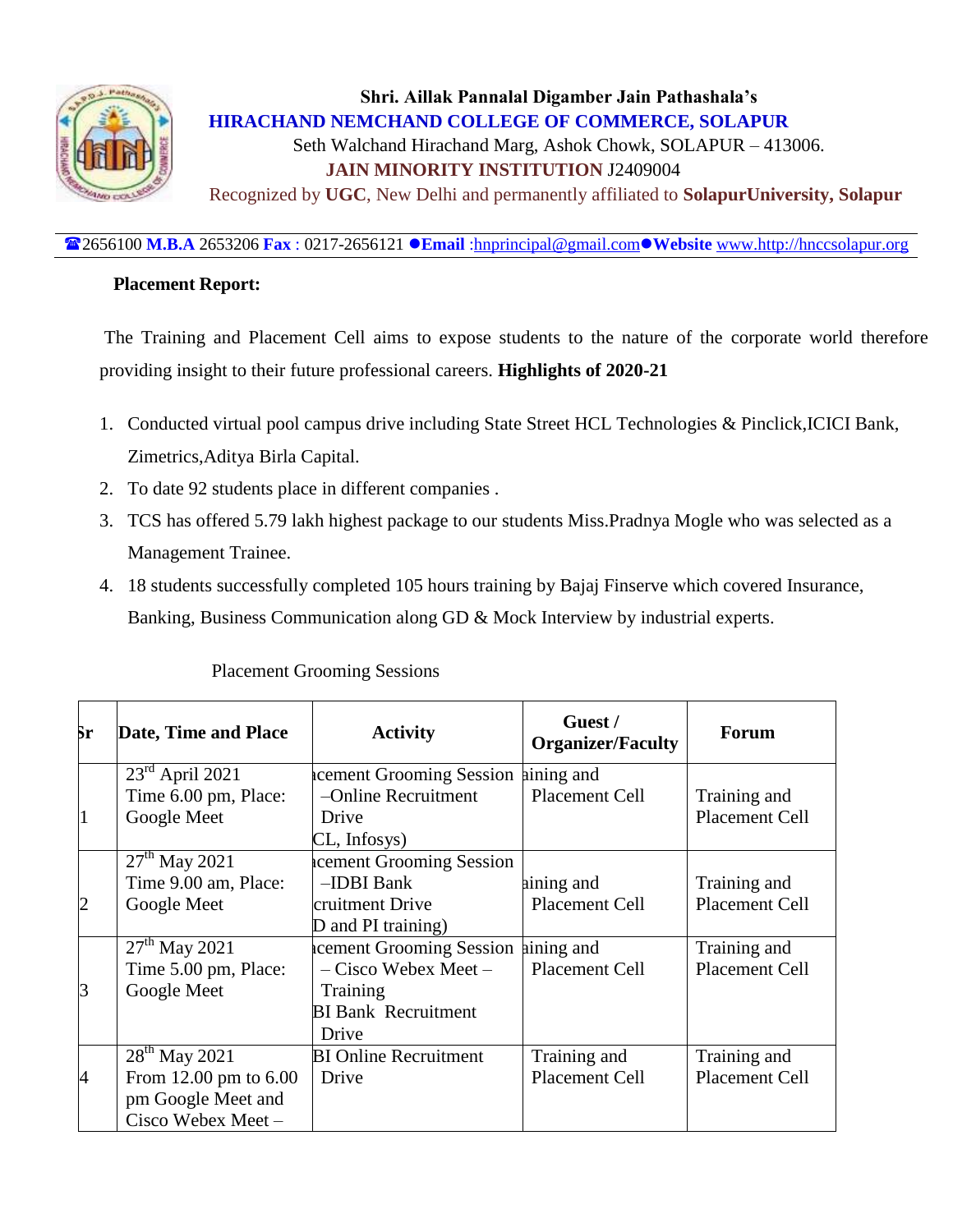

Seth Walchand Hirachand Marg, Ashok Chowk, SOLAPUR – 413006.

 **JAIN MINORITY INSTITUTION** J2409004

Recognized by **UGC**, New Delhi and permanently affiliated to **SolapurUniversity, Solapur**

2656100 **M.B.A** 2653206 **Fax** : 0217-2656121 **Email** [:hnprincipal@gmail.com](mailto:hnprincipal@gmail.com)**Website** [www.http://hnccsolapur.org](http://www.http/hnccsolapur.org)

Details of campus placement during the year 2020-21

|                                             | On campus                                    |                                                  | Off campus                                  |                                              |                                                  |  |
|---------------------------------------------|----------------------------------------------|--------------------------------------------------|---------------------------------------------|----------------------------------------------|--------------------------------------------------|--|
| Name of the<br><b>Organizations visited</b> | <b>Number of</b><br>students<br>participated | <b>Number</b><br><b>of</b><br>students<br>placed | Name of the<br><b>Organizations visited</b> | <b>Number of</b><br>students<br>participated | <b>Number</b><br><b>of</b><br>studnets<br>placed |  |
| <b>Maanagement Dept</b>                     |                                              |                                                  |                                             |                                              |                                                  |  |
| <b>State Street HCL</b><br>Technologies     | 38                                           | 19                                               | <b>TCS</b>                                  | 42                                           | 3                                                |  |
| <b>ICICI Bank</b>                           | 27                                           | 11                                               | <b>RANGAM</b> Infotech                      | $\mathbf{1}$                                 | $\mathbf{1}$                                     |  |
| Mannapuram Gold                             | 9                                            | $\mathbf{1}$                                     | <b>Infosys BPM</b>                          | 22                                           | $\overline{2}$                                   |  |
| Zimetrics                                   | 6                                            | 3                                                | Compufield                                  | $\overline{4}$                               | $\mathbf{1}$                                     |  |
| Nexa                                        | 7                                            | $\overline{2}$                                   | <b>Berger Paints</b>                        | 8                                            | $\mathbf{1}$                                     |  |
|                                             |                                              |                                                  |                                             |                                              |                                                  |  |
| <b>BNY Mellon</b>                           | 3                                            | $\mathbf{1}$                                     | Accenture India Pvt. Ltd.                   | $\mathbf{1}$                                 | $\mathbf{1}$                                     |  |
| P & G                                       | $\overline{2}$                               | $\mathbf{1}$                                     | Sher Khan                                   | $\mathbf{1}$                                 | $\mathbf{1}$                                     |  |
| Aditya Birla Capital                        | 12                                           | $\mathbf{1}$                                     | AutoSherpas                                 | $\overline{2}$                               | 1                                                |  |
| <b>Shriram Finance</b>                      | $\mathbf{1}$                                 | $\mathbf{1}$                                     | Genesis                                     | $\overline{2}$                               | $\overline{2}$                                   |  |
| Pushpa Textiles                             | 3                                            | $\overline{2}$                                   | <b>BYJU'S</b>                               | 3                                            | $\mathbf{1}$                                     |  |
| Datamatica                                  | 6                                            | $\overline{4}$                                   | <b>State Street Syntel</b>                  | $\mathbf{1}$                                 | $\mathbf{1}$                                     |  |
| <b>IDBI</b> Bank                            | 17                                           | $\overline{7}$                                   |                                             |                                              |                                                  |  |
| <b>Commerce Dept</b>                        |                                              |                                                  |                                             |                                              |                                                  |  |
| <b>State Street HCL</b><br>Technologies     | 38                                           | 12                                               | <b>TCS</b>                                  | 6                                            | $\overline{2}$                                   |  |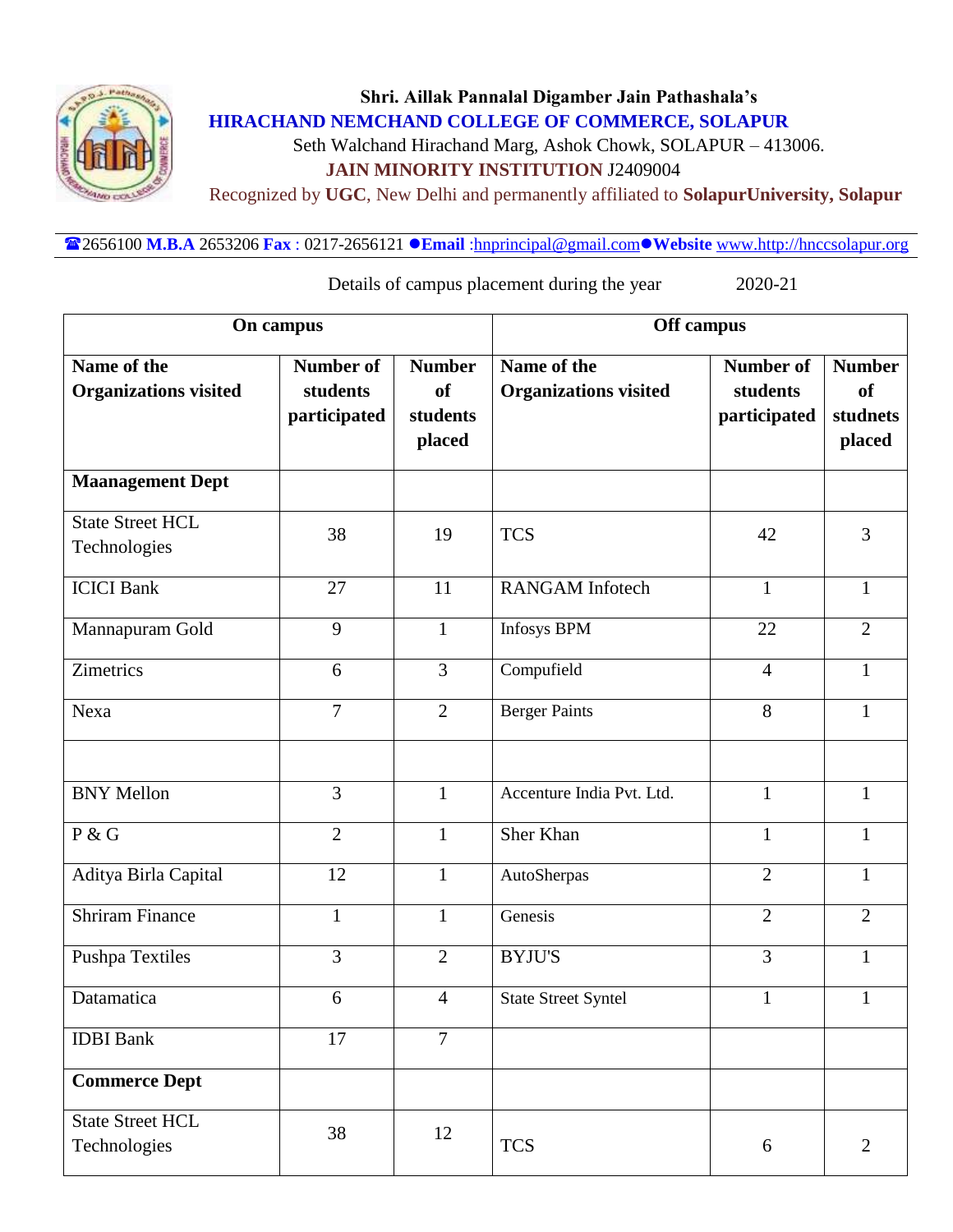

# **Shri. Aillak Pannalal Digamber Jain Pathashala's HIRACHAND NEMCHAND COLLEGE OF COMMERCE, SOLAPUR** Seth Walchand Hirachand Marg, Ashok Chowk, SOLAPUR – 413006.  **JAIN MINORITY INSTITUTION** J2409004

Recognized by **UGC**, New Delhi and permanently affiliated to **SolapurUniversity, Solapur**

| <b><sup>22</sup>2656100 M.B.A</b> 2653206 Fax : 0217-2656121 <b>Canail</b> :hnprincipal@gmail.com • Website www.http://hnccsolapur.org |  |  |  |  |  |
|----------------------------------------------------------------------------------------------------------------------------------------|--|--|--|--|--|
|                                                                                                                                        |  |  |  |  |  |

| <b>IDBI</b> Bank | 15               |    | <b>Infosys</b>    |  |    |
|------------------|------------------|----|-------------------|--|----|
| <b>Total</b>     | <b>On Campus</b> | 74 | <b>Off Campus</b> |  | 18 |

#### **Activities of NSS and NCC**

To provide an extension dimension to the higher education system and orient the student youth to community services, to understand the community in which we live, to identify the needs and problems of the community and involve our self in problem solving process NSS, NCC units of our college undertake various programs. Developing social and civic sense of responsibility among the students and to utilize their knowledge in finding practical solution to problems; acquire leadership qualities and democratic attitude, following programs were conducted during the year.

As we know entire academic year 2020-21 pass on under the COVID – 19 pandemic situations. So, as per the guideline of Government and University most of the event run by virtually.

- **05th June 2020, Environment Day:** To observe Environment day tree plantation activity has been undertaken by NSS unit in the various students living area, at the hands of students and their family members. Student volunteers have taken responsibility of nurturing the plants.
- **21st June, 2020, World Yoga Day**: Every year we celebrate the World Yoga Day in college campus. This year we celebrated yoga day virtually. As pear the Government and University guideline student volunteers attended yoga camp of Aayush Mantraly, central Government. Thus, students participated in online Yoga Quiz competition. All the volunteers attended the said Yoga camp with their family members.
- **Online workshop on Harit Wari:** As pear the Government and University letter our students attended online workshop. On occasion of Harit Wari (Aashdhi Wari, Pandhrpur)

Savitribai Fule Pune University and Pani fundafoundation, Marashtra department organized online workshop on July 2, 2020, 11 am. Students volunteers actively participated in said workshop.

- **Prerna State Level online Camp: NSS Higher and Technical Education, Maharashtra Government** Shivaji University, Kolhapur and UNISEF jointly organized five days Prerna Camp, from 11 July 2020 to 15 July 2020. Students Volunteers participated in said camp.
- **One day online workshop on Swacchta Action Plan:** Mahatma Gandhi National Council of Rural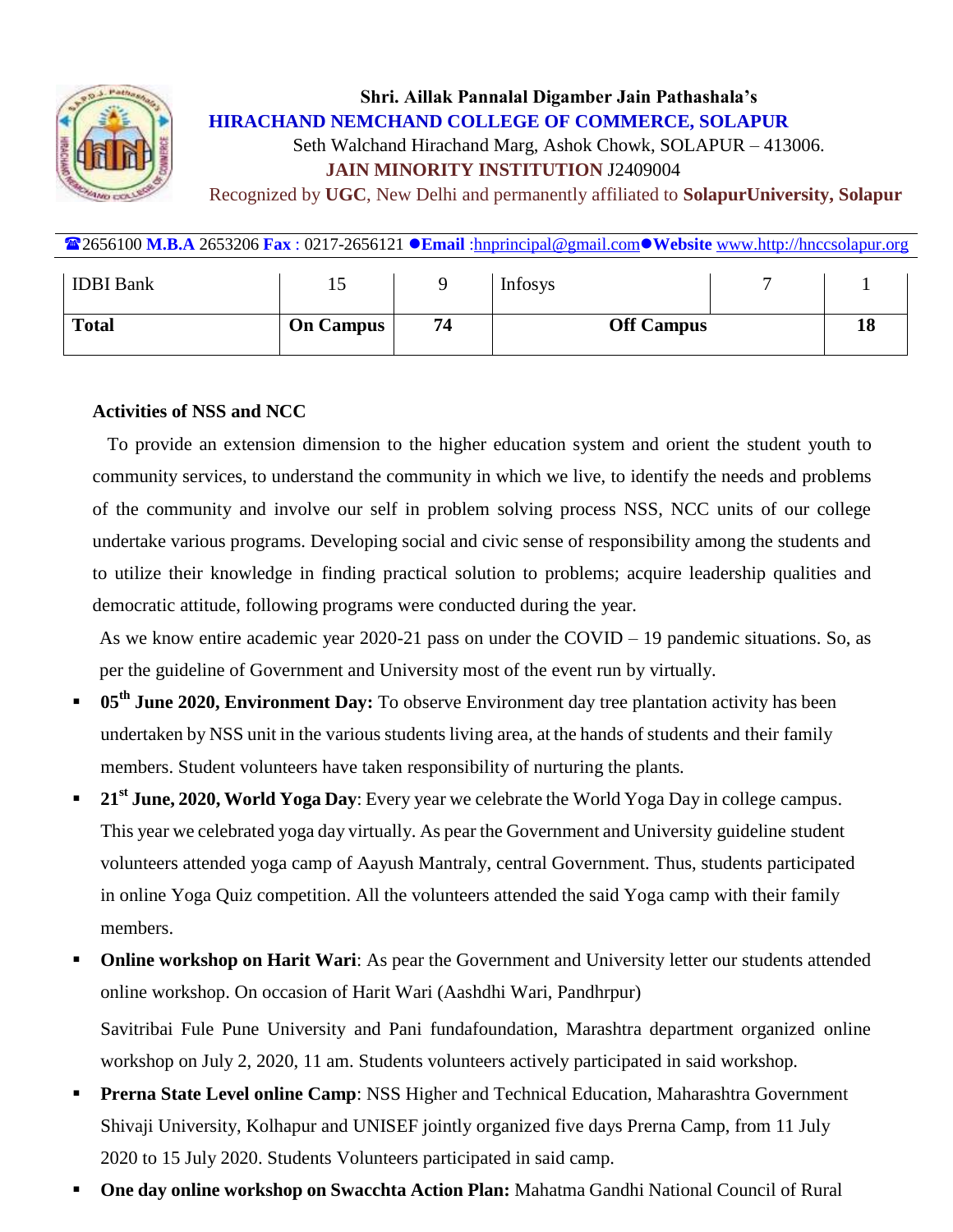

Seth Walchand Hirachand Marg, Ashok Chowk, SOLAPUR – 413006.  **JAIN MINORITY INSTITUTION** J2409004

Recognized by **UGC**, New Delhi and permanently affiliated to **SolapurUniversity, Solapur**

#### 2656100 **M.B.A** 2653206 **Fax** : 0217-2656121 **Email** [:hnprincipal@gmail.com](mailto:hnprincipal@gmail.com)**Website** [www.http://hnccsolapur.org](http://www.http/hnccsolapur.org)

Education, Department of Higher Education, Ministry of Human Resource Development, Govt. of India organizes one day online workshop on Swacchata Action Plan on dated 28/07/2020 at 4 pm. As pear the University guideline our students participated in said workshop. Mode of conduct: YouTube Live Streaming.

- **Majhi Vasundhara (My Earth):** Environment & Climate Change Department, Government of Maharashtra organizes online "The Majhi Vasundhara Mitra Parivar" and Pledge on same. Our students participated in online programme.
- **Corona Awareness Programme:** Corona Awareness programme organized by NSS department of HNCCC on 20<sup>th</sup> March 2021. NSS Volunteers actively participated in the said programme. Students distributed mask to needy people.
- **Shivjaynati:** Chhatrpati Shivaji Maharaj Jayanti celebrated in the college library. Guest lecture organized on this occasion by Mr. Ajit Devsale. Due to pandemic situation limited students and staff members were attended the said programme.
- **Corona Awareness Oath:** As pear the Government and University guideline Oath has been given to college staff and students for use of hand wash and use of mask.
- **National Integration Day:** As per the P.A.H. Solapur University and government directives National integration day celebrated in the college on 31 Oct. 2020.
- **Tree Plantation:** Tree Plantation Programme has been taken by NSS unit in College campus on 21 Feb. 2021. NSS students and staff members have taken actively participation in said programme.
- **Minority Day:** On the occasion of minority day online guest lecture organized for students. Mr. Amol Kasture given a speech on rights of minority students on 18 Dec. 2020.

In the month of JUNE 2020, 17 cadets from our unit participated in "Yoga day' event held at Solapur.

- In the month of JUNE 2020, 21 cadets participated in Tree plantation held at Solapur In the month of JULY 2020, 25 cadets participated in 'Shapath (Vocal to Local) held at Solapur
- In the month of AUG 2020, 46 cadets participated in 'Swachhata Pakawada (Krida Sankulan Cleaning) held at Kumatha Naka.
- In the month of AUG 2020, 24 cadets participated in 'FIT INDIA' held in Solapur. In the month of AUG 2020, 46 cadets participated in Swachhata Pakawada (plogging) held at Karanik Nagar Solapur.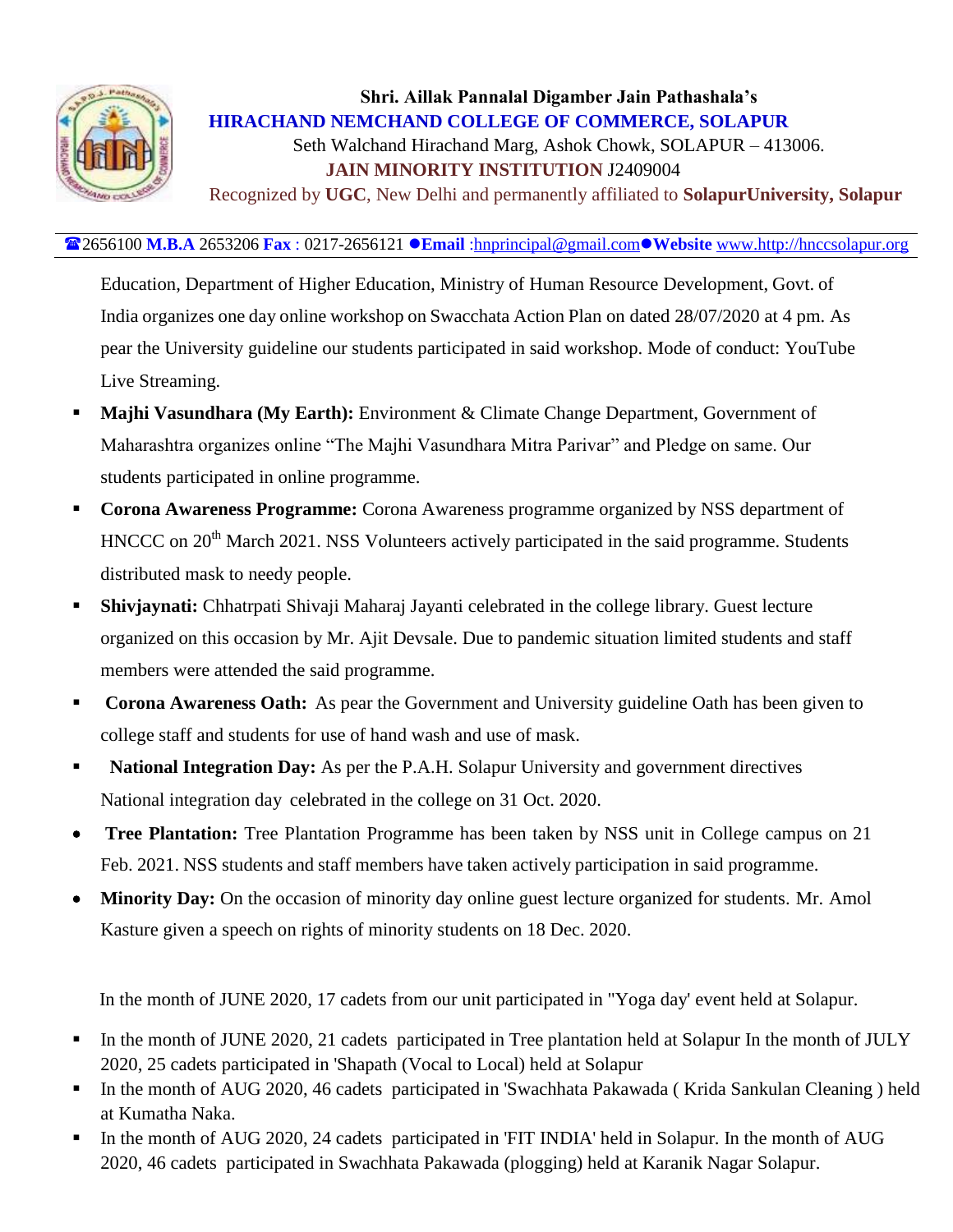

Seth Walchand Hirachand Marg, Ashok Chowk, SOLAPUR – 413006.  **JAIN MINORITY INSTITUTION** J2409004

Recognized by **UGC**, New Delhi and permanently affiliated to **SolapurUniversity, Solapur**

2656100 **M.B.A** 2653206 **Fax** : 0217-2656121 **Email** [:hnprincipal@gmail.com](mailto:hnprincipal@gmail.com)**Website** [www.http://hnccsolapur.org](http://www.http/hnccsolapur.org)

- In the month of DEC 2020, 46 cadets participated in inauguration of event with cleanliness held at HN College, Solapur.
- . Cleaning Historical place was held with 46 cadets at Ashok Chowk, Solapur. College cleaning and hand washing event was held with 52 cadets at HN college, Solapur.

### **Faculty Accomplishments and Contributions**

#### **Dr. Smita Mayekar**

- Member, Sylabus Sub Committee(MA) of PAH Solapur University, Solapur
- Recognised as Ph.D Guide –PAH Solapur University, Solapur in the subject of English.
- Coordinator, IQAC, HNCC
- Convenor, Faulty Orientation Programme on "Nurturing Innovations and Start ups **at Institutional Level"** organised by IQAC, HNCC in Collaboration with *Zucate* on June 13,2021
- Convenor, Webinar on *Intellectual Property : Exploring New Horizons* organized by IQAC ,HNCC in association with SSS Mentors, Pune on March 30, 2021.
- Convenor, Webinar on "We are Generation Eqality" organised by ICC, HNCC on March 8,2021
- Convenor, Book Review session, Mock Interviews,Group Discussions and presentations organised by Interactive Forum, HNCC.

## **CA. Sunil Ingale**

- Attended FDP on ICT Tools For Effective Teaching Learning (Commerce) organized by MHRD"s Faculty Development Centre, (PMMMNMTT) UGC – Human Resource Development Centre and Savitribai Phule Pune University, between 15/03/2021 to 19/03/2021.
- Gave interview about Union Budget -2021 at In Solapur Channel and All India radio, Solapur station and on FM 95.4;
- Member of Academic Council and Finance and Accounts Committee of Punyashlok Ahilyadevi Holkar Solapur University.
- Member of Syllabus Drafting Committee of Punyashlok Ahilyadevi Holkar Solapur University for Accountancy:
- Member of the Board of Studies of Swami Ramanand Teerth Marathwada University,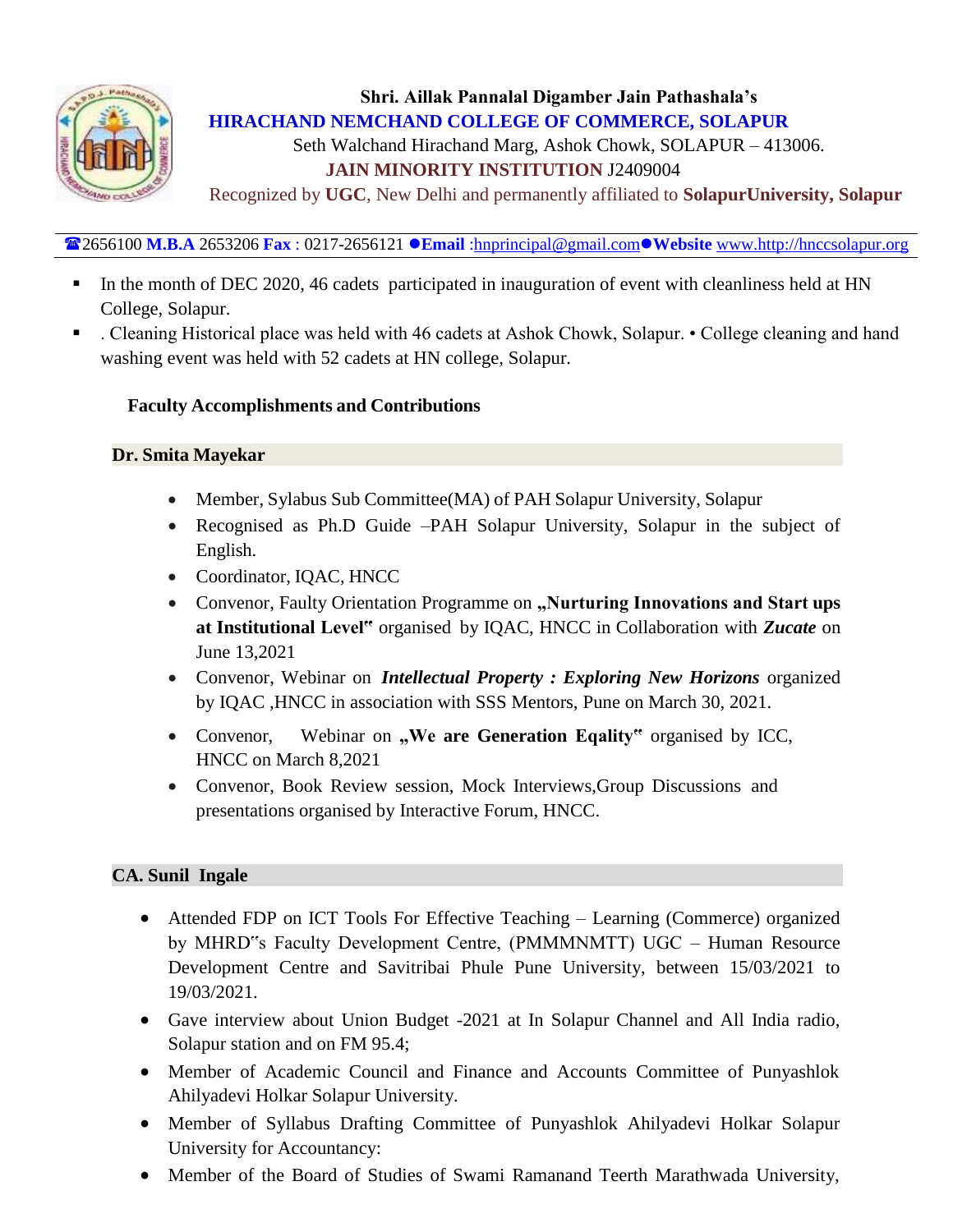

Seth Walchand Hirachand Marg, Ashok Chowk, SOLAPUR – 413006.

## **JAIN MINORITY INSTITUTION** J2409004

Recognized by **UGC**, New Delhi and permanently affiliated to **SolapurUniversity, Solapur**

## 2656100 **M.B.A** 2653206 **Fax** : 0217-2656121 **Email** [:hnprincipal@gmail.com](mailto:hnprincipal@gmail.com)**Website** [www.http://hnccsolapur.org](http://www.http/hnccsolapur.org)

Nanded for subject Mercantile and Corporate Laws:

- Member of Board of Studies for Economics for BA. And B. Com. of Sangameshwar College (autonomous status);
- Attended various seminars and webinars on topics of Direct and Indirect Taxation, Other Laws organized by Institute of Chartered Accountants of India and other professional bodies;
- Organised a Webinar on "The Future of Presentations" by CA. Vivek Shah, Mumbai on 2<sup>nd</sup> October, 2020 for staff of HNCC
- Conducted the activity of Readers" Club for students, in which book reviews, poems etc. were shares to inculcate the habit of reading among the students.
- Appointed as Treasurer of Dr. Hedagewar Blood Centre, Solapur
- Appointed as Secretary of Lions Club of Solapur for the year 2020-21
- Appointed as Head of Tree Plantation activity of Paryavaran Sarkshan Gatividhi. Through this promoted tree plantation activity in and around Solapur and thereby helping protect the environment of Solapur city.

## **Dr. Kiran Chougule**

- Member of (B O S) CBSC First Year Physical Education Structure committee PAH Solapur Uni. Solapur.
- Participated in National E-Seminar on "Role of Psychology and Nutrition to Prepare Sports Persons Mentally and Physically During COVID-19"Organized by G. S. College of Commerce, Wardha and S.J.G.S.M., Pipri, Wardha on 13<sup>th</sup> June 2021.
- Participated in webinar on : 'Paradigm Shift in Higher Education : during and after covid. organized by ABVP Maharashtra 'held on 9<sup>th</sup> to 11<sup>th</sup> June 2021.
- Participated in the **Webinar on New Education Policy "Motivated, Energized and Capable Faculty "Organized by Accreditation & Internal Quality Assurance Cell** Vivekanand Education Society's Institute Of Management Studies & Research (VESIMSR)Mumbai on  $16<sup>th</sup>$  April 2021.
- Participated in "International Virtual Conference on Physical Education and Sports Science (IVCPESS-2021)" Sponsored by Ministry of Youth Affairs and Sports organized by the Department of Arts (Physical Education) and Directorate Student Welfare, Manipal University Jaipur on  $30^{th}$  &  $31^{st}$  March 2021.
- Participated in Online One Day workshop for research guides organized by P A Holkar Solapur University Solapur on 31<sup>st</sup> March 2021.
- Participated in AIFF E Certificate Instructors Refreshers Course held on  $11<sup>th</sup>$  to  $13<sup>th</sup>$ December 2020.
- Participated in Online Futsal Referees Course 1 Organized by AIFF&WIFA held on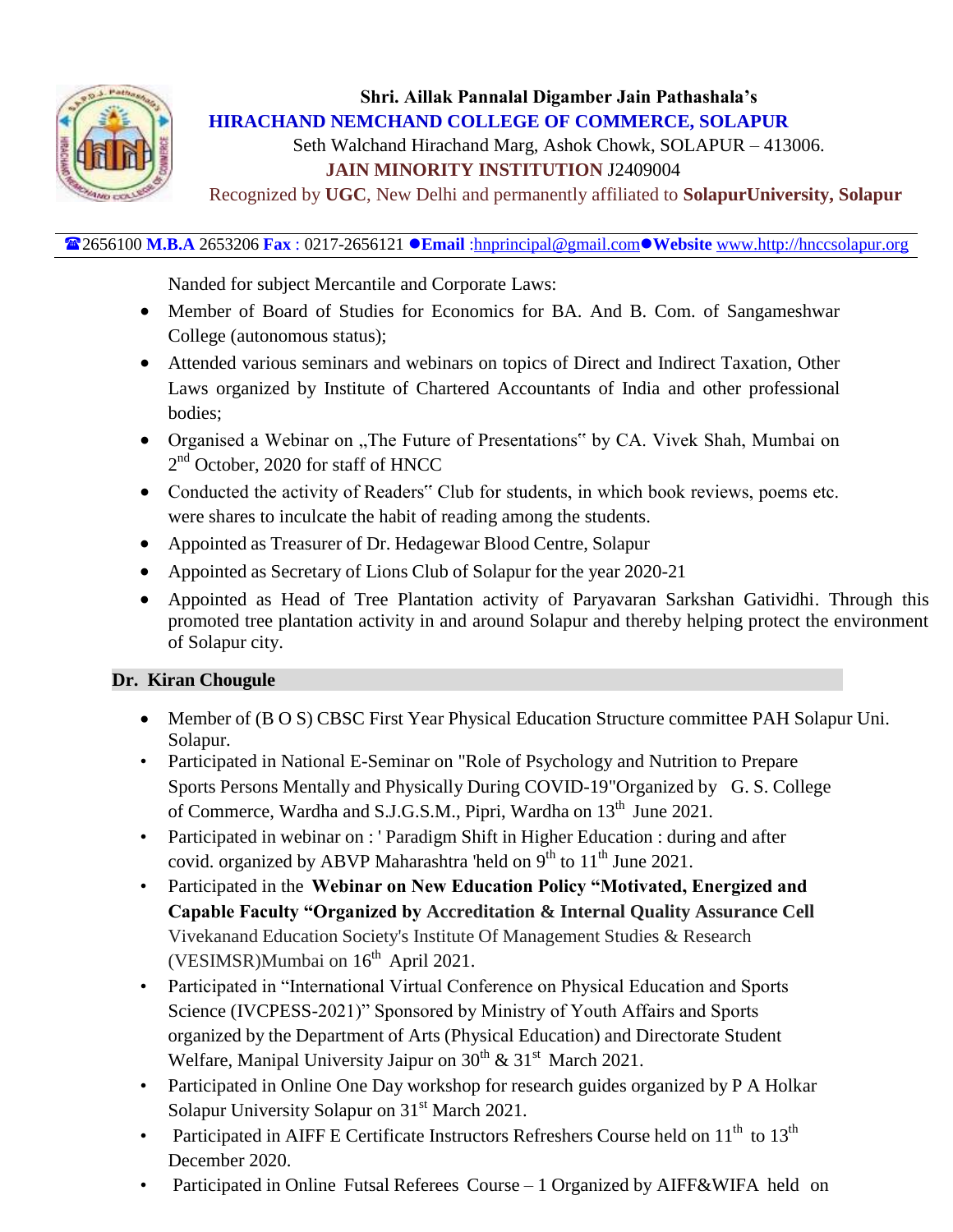

Seth Walchand Hirachand Marg, Ashok Chowk, SOLAPUR – 413006.  **JAIN MINORITY INSTITUTION** J2409004

Recognized by **UGC**, New Delhi and permanently affiliated to **SolapurUniversity, Solapur**

2656100 **M.B.A** 2653206 **Fax** : 0217-2656121 **Email** [:hnprincipal@gmail.com](mailto:hnprincipal@gmail.com)**Website** [www.http://hnccsolapur.org](http://www.http/hnccsolapur.org)

 $3^{\text{rd}}$  & 4<sup>th</sup> December 2020.

- Participated in *"*National Webinar on **Implementation of NEP 2020***"* organized by Internal Quality Assurance Cell of Punyashlok Ahilyadevi Holkar Solapur University, Solapur on  $25<sup>th</sup>$  Sept. 2020.
- Participated in National Webinar On MSMEs and Role of Universities Organized by Internal Quality Assurance Cell Punyashlok Ahilyadevi Holkar Solapur University held on  $12<sup>th</sup>$  September, 2020.
- Participated in the National Webinar on "Education and Digital Era"Organized by Department of Computer Science, School of Computational Sciences of Punyashlok Ahilyadevi Holkar Solapur University, Solapur (MS). held on 28th August, 2020.
- Participated in Webinar on National Education Policy -Can it make India a Knowledge Superpower? Organized by The Hindu "Business line Knowledge series" on 21<sup>st</sup> Aug 2020.
- Participated in E-Pathshala Football(Grassroots and Intermediate)Organized by SAI AIFF on  $15<sup>th</sup>$  Aug 2020.
- Participated in *"*National Webinar on **Role of Yoga and Acupressure in Fight Against COVID-19: A Realistic Approach***"* organized by Internal Quality Assurance Cell of Punyashlok Ahilyadevi Holkar Solapur University, Solapur on 02 August 2020.
- Participated in 33<sup>rd</sup> Sardar Patel Memorial Lecture (Online) on the topic of ''भ**ारतवर**् के उज्जवल भववष्य के वलए जरूरी सामावजक-राजनैवतक- तकनीकी ववकास  **त "** Organized by The Institution of Engineers (India), Vallabh Vidhyanagar Local Centre, (Gujarat) on  $22<sup>nd</sup>$  June, 2020.P
- Participated in "Be fit with exercise and Ayush-An holistic approach to fight Covid-19". Orgnised by-Kulbhaskar Ashram PG College, Prayagraj on 13<sup>th</sup> June 2020.
- Participated in National level Faculty Development Workshop on "E-Learning" organized by Manjra Charitable Trust's, Smt. Sushiladevi Deshmukh Senior College, Latur, Internal Quality Assurance Cell in collaboration with EdFly Learn ~ Learning Management Solutions.on 27th May, 2020

## **Dr. Shrinivas Jagtap**

Member of BOS- as Academic Council Nominee on Board of Studies Department of Commerce-

- Rajarshri Shahu Maharaj Mahavidyalya Latur (Autonomus) for the year 2018 to 2021.
- Member of Syllabus Sub- Committee for Industrial Management (CBCS) subject of M.Com-part –II Sem (III and IV) 2020-21 [Punyashlok Ahilyadevi Holkar](http://www.sus.ac.in/) [Solapur](http://www.sus.ac.in/)  [University,](http://www.sus.ac.in/) Solapur.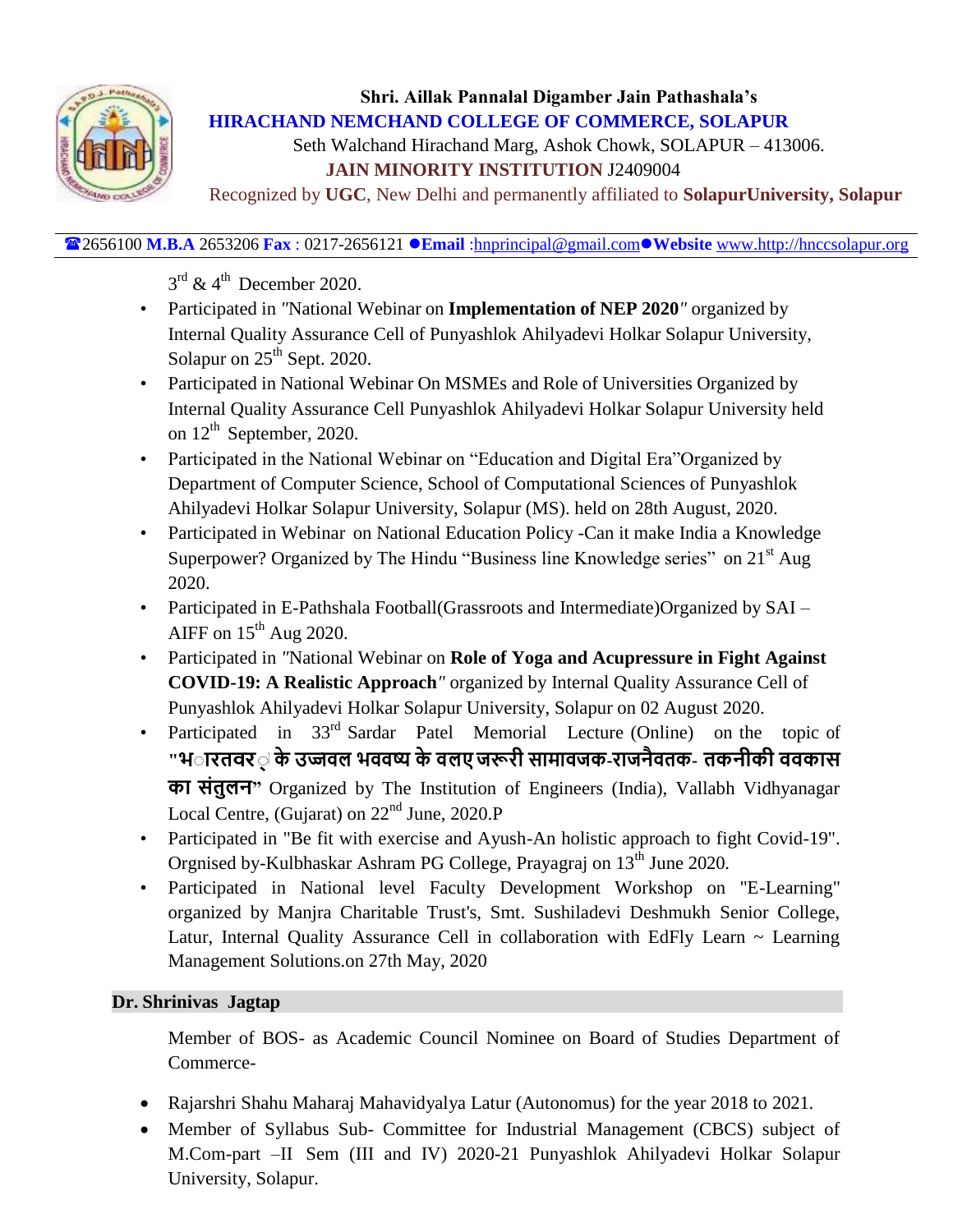

Seth Walchand Hirachand Marg, Ashok Chowk, SOLAPUR – 413006.  **JAIN MINORITY INSTITUTION** J2409004

Recognized by **UGC**, New Delhi and permanently affiliated to **SolapurUniversity, Solapur**

2656100 **M.B.A** 2653206 **Fax** : 0217-2656121 **Email** [:hnprincipal@gmail.com](mailto:hnprincipal@gmail.com)**Website** [www.http://hnccsolapur.org](http://www.http/hnccsolapur.org)

- Member of Syllabus Sub- Committee for Industrial Management (CBCS) subject of B.Com-part –III Sem (V and VI) 2020-21 [Punyashlok Ahilyadevi Holkar](http://www.sus.ac.in/) [Solapur](http://www.sus.ac.in/)  [University,](http://www.sus.ac.in/) Solapur.
- Invited as Judge in the Brand Wave A Creative Advertising competition organized by Department of Management Studies –HNCC MBA Section on  $26<sup>th</sup>$  May 2021.
- Organized Digital Poster & slogan Competition- 2020 in the month of May/June 2020 to create awareness regarding COVID-19.
- Organized 9th Annual Group PPT Competition on the subject "Let"s Start your Own Business –By Preparing your Project Report" online. 9 student teams participated in this competition.
- Attended different International, National webinars and workshops on different subjects for professional development.

#### **Dr. Shivkumar Biradar**

- Reconditioned as a Ph. D. Guide for Business Economics under the Faculty of Commerce & Management of Punyashlok Ahilyadevi Holkar Solapur University, Solapur
- Successfully completed Online Two Week Refresher Course/Faculty Development Programme in Economics on the theme "'Indian Economy" Exploring New Economic Opportunities in Post-Pandemic World" during 29 April-13 May, 2021Organised by Teaching Learning Centre, Ramanujan College University of Delhi under the aegis of Ministry of Education Pandit Madan Mohan Malaviya National Mission on Teachers and Teaching*.*
- Organised Online Faculty Development Workshop on "Writing Research Papers for Indexed Journals" for Faculty members, on Date:  $01<sup>st</sup>$  April 2021. Dr. Seema Sant (Associate Dean, HRM, VESIM, Chembur, Mumbai.) has been a resource person for the workshop. Dr. Seema Sant spoke about Do"s and Don"t for writing papers for quality journals. 33 faculty members from HNCC as well as WCAS have participated in the workshop.

#### **Dr. Pankaj Dolas**

- Participated in National Webinar Revised Accreditation Framework of NAAC organised Internal Quality Assurance Cell of Punyashlok Ahilyadevi Holkar Solapur University, Solapur on 27th July, 2020.
- Participated in One Day Online Webinar Entitled "Writing High-Impact Research Papers, Effectively & Efficiently" Organized By Vidya Bharati Mahavidyalaya,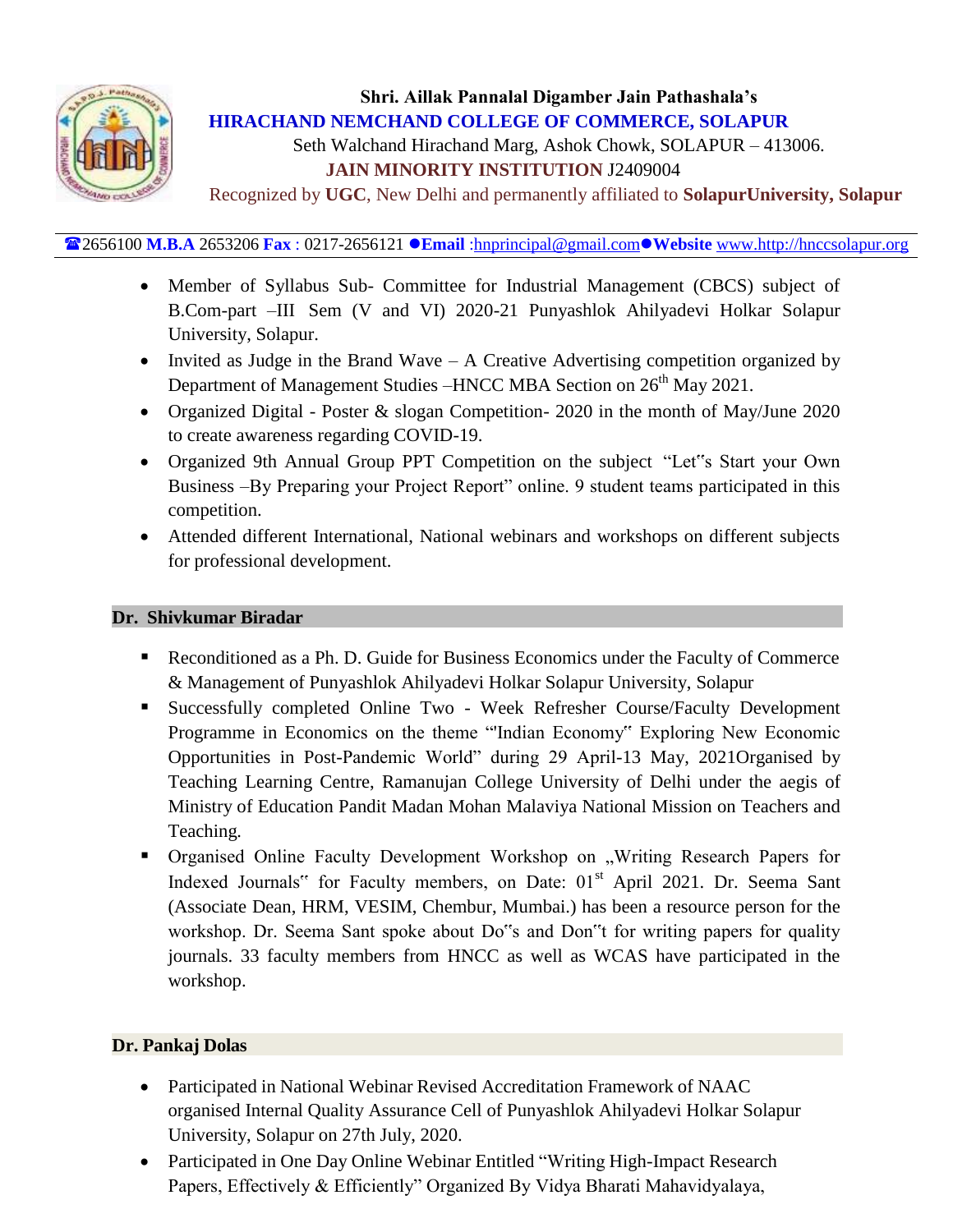

Seth Walchand Hirachand Marg, Ashok Chowk, SOLAPUR – 413006.  **JAIN MINORITY INSTITUTION** J2409004

Recognized by **UGC**, New Delhi and permanently affiliated to **SolapurUniversity, Solapur**

### 2656100 **M.B.A** 2653206 **Fax** : 0217-2656121 **Email** [:hnprincipal@gmail.com](mailto:hnprincipal@gmail.com)**Website** [www.http://hnccsolapur.org](http://www.http/hnccsolapur.org)

Department of Research and P.G Studies In Management and Department of Commerce Amravati on 10thOctober 2020.

- 5 Day National Level Webinar on "Enhancing Research and Teaching capabilities – New education Policy" from 25th to 30th March, 2021 organised by The Post Graduate Department, JAIN College, Bengaluru.
- Webinar on National Education policy titled "Motivated, Energized and capable Faculty" on 16th April, 2020 organised by Vivekanand Education Society Institute of Management Studies and Research.
- Three-Day International Training on Application & Implementation of SPSS in Research Organised by A2ZEduLearning Hub on 23rd to 26th April 2021.

### **Dr. Sayali Pataskar**

- Participated in Online National Webinar on Revised Accreditation Framework of NAAC organized by IQAC Cell, Punyashlok Ahilyadevi Holkar Solapur University, Solapur on  $27<sup>th</sup>$  July 2020.
- Participated in Online National Webinar on MSME and Role of Universities organized by IQAC Cell, Punyashlok Ahilyadevi Holkar Solapur University, Solapur on  $12^{th}$  Sept. 2020.
- Participated in Online National Webinar on Implementation of NEP 2020 organized by IQAC Cell, Punyashlok Ahilyadevi Holkar Solapur University, Solapur on  $25<sup>th</sup>$  Sept. 2020.
- Completed Two weeks online Faculty Development Program on "Indian Knowledge System in Contemporary Education and Practices" from 5 to 19 Nov. 2020 organized by Sri Sri University, Cuttak, Odisha supported by AICTE
- Completed AICTE Learning and Training Academy (ATAL) Online FDP on "Capacity Building" from  $8<sup>th</sup>$  to  $12<sup>th</sup>$  Dec. 2020 organized by Chhatrapati Shahu Institute of Business Management and Research, Kolhapur
- Completed AICTE Learning and Training Academy (ATAL) Online FDP on "Health Management" from  $4<sup>th</sup>$  to  $8<sup>th</sup>$  Jan 2021 organized by Shaheed Bhagat Singh State Technical Campus, Ferozpur
- Participated in Online Faculty Development Workshop on "Writing Research Papers for Indexed Journals" on 1<sup>st</sup> April 2021, organized by Commerce, Solapur
- Participated in one day Webinar on National Education Policy titled "Motivated, Energized and Capable Faculty" on  $16<sup>th</sup>$  April 2021 organized by Vivekanand Education Society"s Institute of Management Studies and Research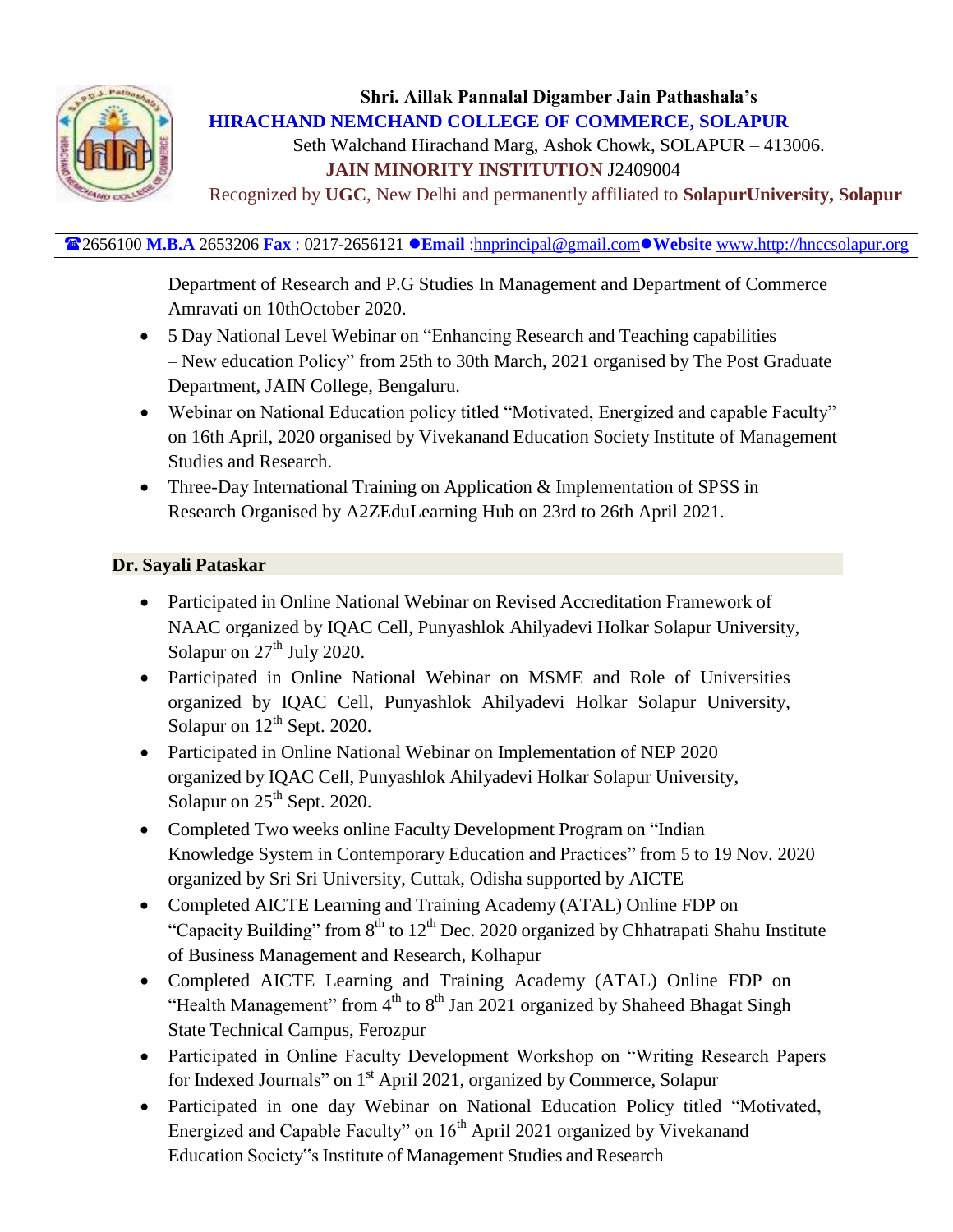

Seth Walchand Hirachand Marg, Ashok Chowk, SOLAPUR – 413006.

## **JAIN MINORITY INSTITUTION** J2409004

Recognized by **UGC**, New Delhi and permanently affiliated to **SolapurUniversity, Solapur**

#### 2656100 **M.B.A** 2653206 **Fax** : 0217-2656121 **Email** [:hnprincipal@gmail.com](mailto:hnprincipal@gmail.com)**Website** [www.http://hnccsolapur.org](http://www.http/hnccsolapur.org)

#### **Dr. Shama V. Kadadi**

- Published a book on"- "Emotional Intelligence"- Encompassing Your Skill Set, Walnut Publication; ISNB-978-939078590 on 25<sup>th</sup> February, 2021
- Published a research paper on "A study on Medical Practitioners" Life Satisfaction", International Journal of Creative Research Thoughts, ISSN: 2320- 2882 Volume 8, Issue 12, December 2020
- Participated in FDP on Data Analytics for Research and Publication from 14-06-2021 to 18-06-2021 organised at IIM, Vishakhapatnam under AICTE Training And Learning (ATAL) Academy
- Participated in FDP on The Effective Case Study Pedagogy on 19/05/2021 organised by ISME, Bangalore
- Participated in FDP on Modern Pedagogical Techniques for Effective Teaching & Learning from 08-02-2021 to 12-02-2021 organised at NRI Institute of Technology under AICTE Training And Learning (ATAL) Academy
- Participated in FDP on Publishing in High Impact Journals from 09-10-2020 to 10-10- 2020 organised by Globsyn business school, Bengaluru &AIMS.
- Participated in FDP on Emotional Intelligence from 21 -09-2020 to 25-09-2020, organised at ST. Martin's Engineering College under AICTE Training And Learning (ATAL) Academy
- Participated in 2-Day Digital Marketing Education Program,  $10^{th}$  &  $11^{th}$  July 2020 organised by KLE"s College of Business Administration, Lingaraj College, Belagavi & Indian Institute of Digital Education

## **Dr. Snehal D. Godbole**

- Attended an 3 days online Faculty Development Programme on MOODLE organized by Vellore Institute of technology from 13th to 15th May 2020
- Completed and online certificate course on 'Enhancing Soft Skills and Personality' through NPTEL affiliated to IIT- Kanpur Feb.-Apr. 2020
- Coordinated as a Mentor for the online course on 'Enhancing Soft skills and Personality' through NPTEL affiliated to IIT- Kanpur Feb.-Apr. 2020
- National Level Webinar on " ICT for Competence Building: An Academic Perspective"organized by the Dr. MGR Educational and Research Institute Department of English, Adayalampattu Phase II campus on 29/03/2021(Monday)
- Participated in National Webinar on "Revised Accreditation Framework of NAAC" held on 27<sup>th</sup> July, 2020 organized by Internal Quality Assurance Cell of Punyashlok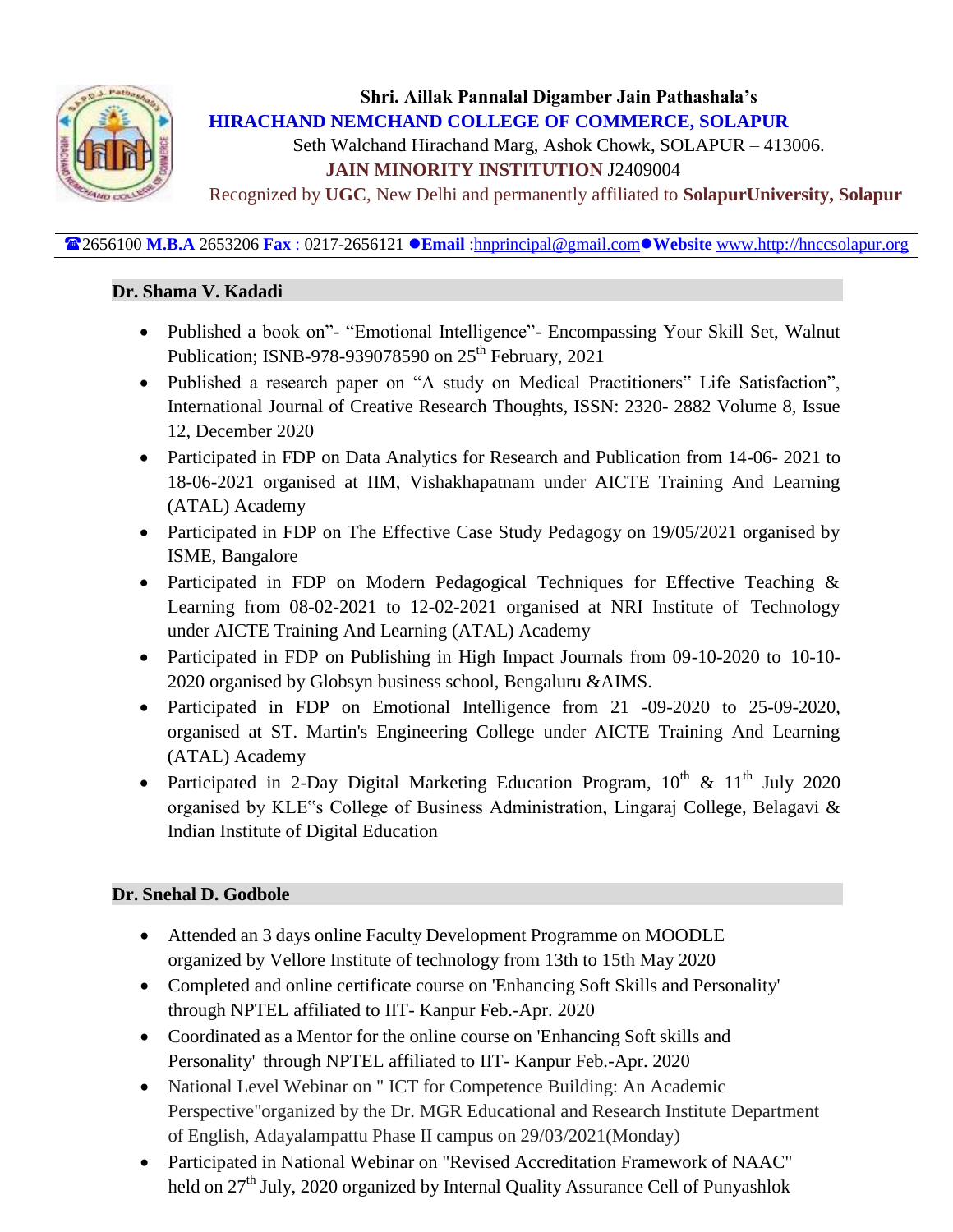

Seth Walchand Hirachand Marg, Ashok Chowk, SOLAPUR – 413006.  **JAIN MINORITY INSTITUTION** J2409004

Recognized by **UGC**, New Delhi and permanently affiliated to **SolapurUniversity, Solapur**

#### 2656100 **M.B.A** 2653206 **Fax** : 0217-2656121 **Email** [:hnprincipal@gmail.com](mailto:hnprincipal@gmail.com)**Website** [www.http://hnccsolapur.org](http://www.http/hnccsolapur.org)

Ahilyadevi Holkar Solapur University, Solapur (MS), India.

• Participated in One Day Online Workshop entitled "Writing High-Impact" Research Papers, Effectively & Efficiently" Organized by Vidya Bharati Mahavidyalaya, Department of Research and P.G Studies in Management and Department of Commerce Amravati on 10th October 2020

#### **Dr. Reshma Gavali**

- Attended online Faculty Development Workshop on "Writing Research Papers for Index" Journals organized by Hirachand Nemchand College of commerce, Solapur by Resource Person Dr.Seema Sant Associate Dean , HRM-VESIM- Chembur Pune on1-4- 2021.
- Attended one day online Orientation Programme for faculty organized by HNCC- ED and Incubation Cell on the topic-Nurturing Innovations and startups at institutional Level "in collaboration with ZUCATE by resource person Dr.Moitreyee Gowami on 13/6/2021.

#### **Mr. Pravin Bajaj**

- 1. Resource Person :
	- E-Content Video Creation & Development FDP for Higher Education Teachers at HNCC, Solapur (29/06/2020)
	- Use of MS Excel Basic and Advanced Features Employees Training at Lokmangal Multi-state Cooperative Society, Solapur in Online Mode (20  $\&$  21<sup>st</sup> May 2021)
	- Corporate Social Responsibility Guest Lecture to Students of MSWof WCAS and Chandele College, Solapur  $(29<sup>th</sup> March 2021)$
- 2. Participation :
	- E-Learning : Blackboard to Broadband Development Program by Satish Pradhan Dnyanasadhana College, Thane (30/06/2020 to 06/07/2020)
	- "IT Skills for Smart Teaching Training Program by Rotary Club District 3132 (14/07/2020 to 18/07/2020)
	- "Writing High-Impact Research Papers, Effectively & Efficiently" Webinar by Vidya Bharati Mahavidyalaya Department of Research and P.G Studies in Management & Department of Commerce, Amravati (10/10/2020)
	- "Motivated, Energized and Capable Faculty National Education Policy" Webinar by Vivekanand Education Society Institute of Management Studies & Research (16/04/2021)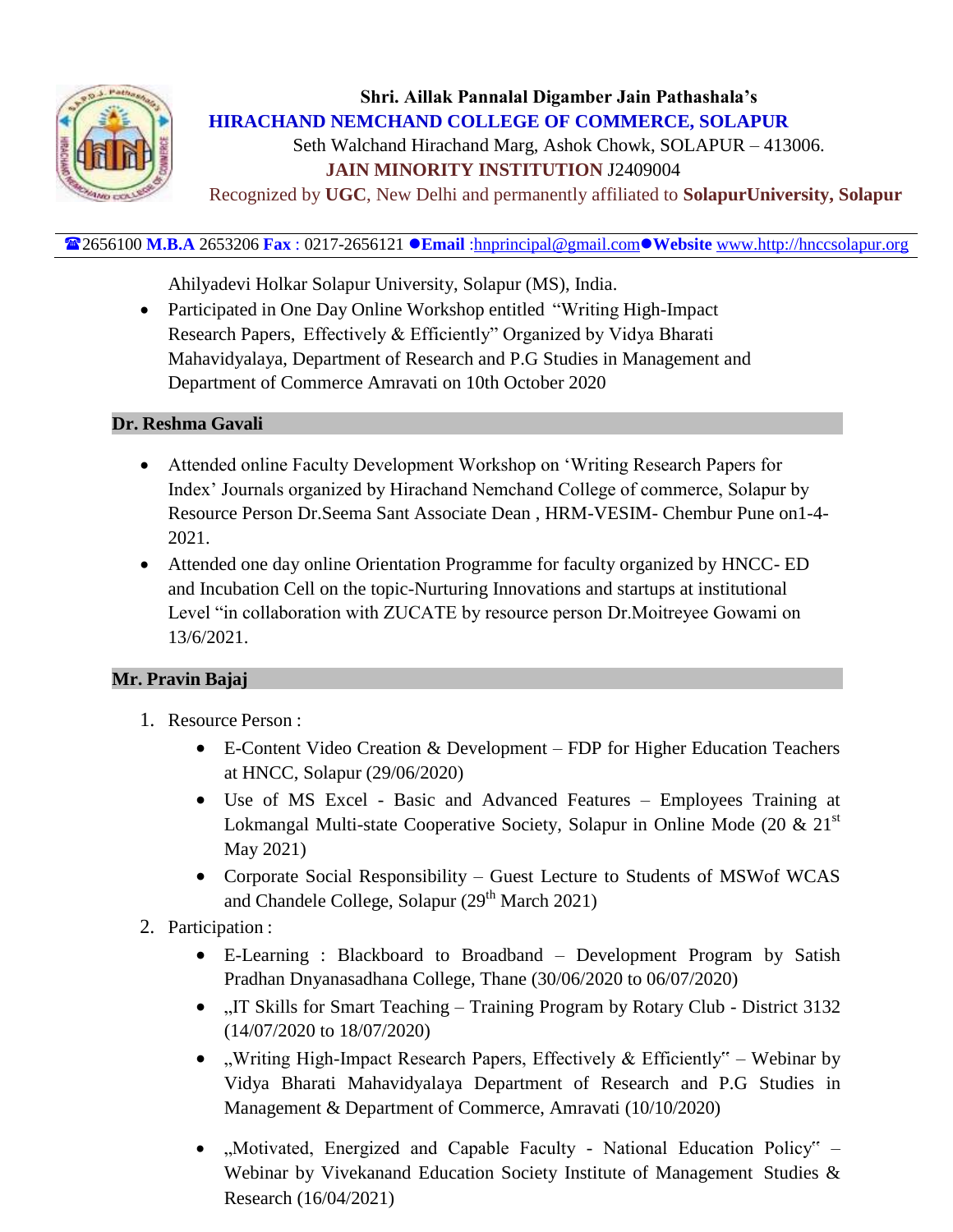

Seth Walchand Hirachand Marg, Ashok Chowk, SOLAPUR – 413006.  **JAIN MINORITY INSTITUTION** J2409004

Recognized by **UGC**, New Delhi and permanently affiliated to **SolapurUniversity, Solapur**

#### 2656100 **M.B.A** 2653206 **Fax** : 0217-2656121 **Email** [:hnprincipal@gmail.com](mailto:hnprincipal@gmail.com)**Website** [www.http://hnccsolapur.org](http://www.http/hnccsolapur.org)

 Challenges and Opportunities in Higher Education during and after COVID-19 Pandemic – Webinar by Rani Parvati Devi College of Arts and Commerce, Belagavi (22/05/2021)

#### **Dr. Suhas Kandal**

- Cleared SET examination successfully
- Participated in Online Faculty Development Workshop on "Writing Research Papers" for Indexed Journals" on 1<sup>st</sup> April 2021, organized by Commerce, Solapur

#### **Ms. Rooge Anita**

- IT-Skills for teachers 5 day workshop on IT Skills for smart teaching by rotary international from 15 July to 20 July 2020
- Attended national webinar on "Indian values for personal effectiveness" organized by School of Commerce & Management, PAHSU, Solapur on 28 Sept 2020.
- Completed ISTE approved STTP program on "Data Sciences & Python" during  $10^{th}$ may 2021 to 14<sup>th</sup> may 2021 organized by D.Y.Patil of Engg. & technology, Kolhapur

#### **Prof. Sandeep P. Kasturkar**

- National Webinar on MSMEs and Role of Universities organised Internal Quality Assurance Cell of Punyashlok Ahilyadevi Holkar Solapur University, Solapur on 12<sup>th</sup> September, 2020.
- Webinar on Rising Role of Direct Selling in AATMANIRBHAR BHARAT by ASSOCHAM India on 17<sup>th</sup> September, 2020.
- National Webinar on Implementation of NEP 2020 organised Internal Quality Assurance Cell of Punyashlok Ahilyadevi Holkar Solapur University, Solapur on 25<sup>th</sup> September, 2020.
- Participated in One Day Online Webinar Entitled "Writing High-Impact Research" Papers,Effectively & Efficiently" Organized By Vidya Bharati Mahavidyalaya, Department of Research and P.G Studies In Management and Department of Commerce Amravati on 10<sup>th</sup>October 2020.
- Webinar on Smart Investing Linkages Among Equity, Commodity, Debt & Gold by ASSOCHAM India on 15<sup>th</sup> October, 2020.
- Webinar on Wisdom Series of ASSOCHAM-Vocal for Local –Role of Women Entrepreneurs by ASSOCHAM India on 19<sup>th</sup> October, 2020.
- Webinar on Enhancing Self-Employment through Direct Selling Industry by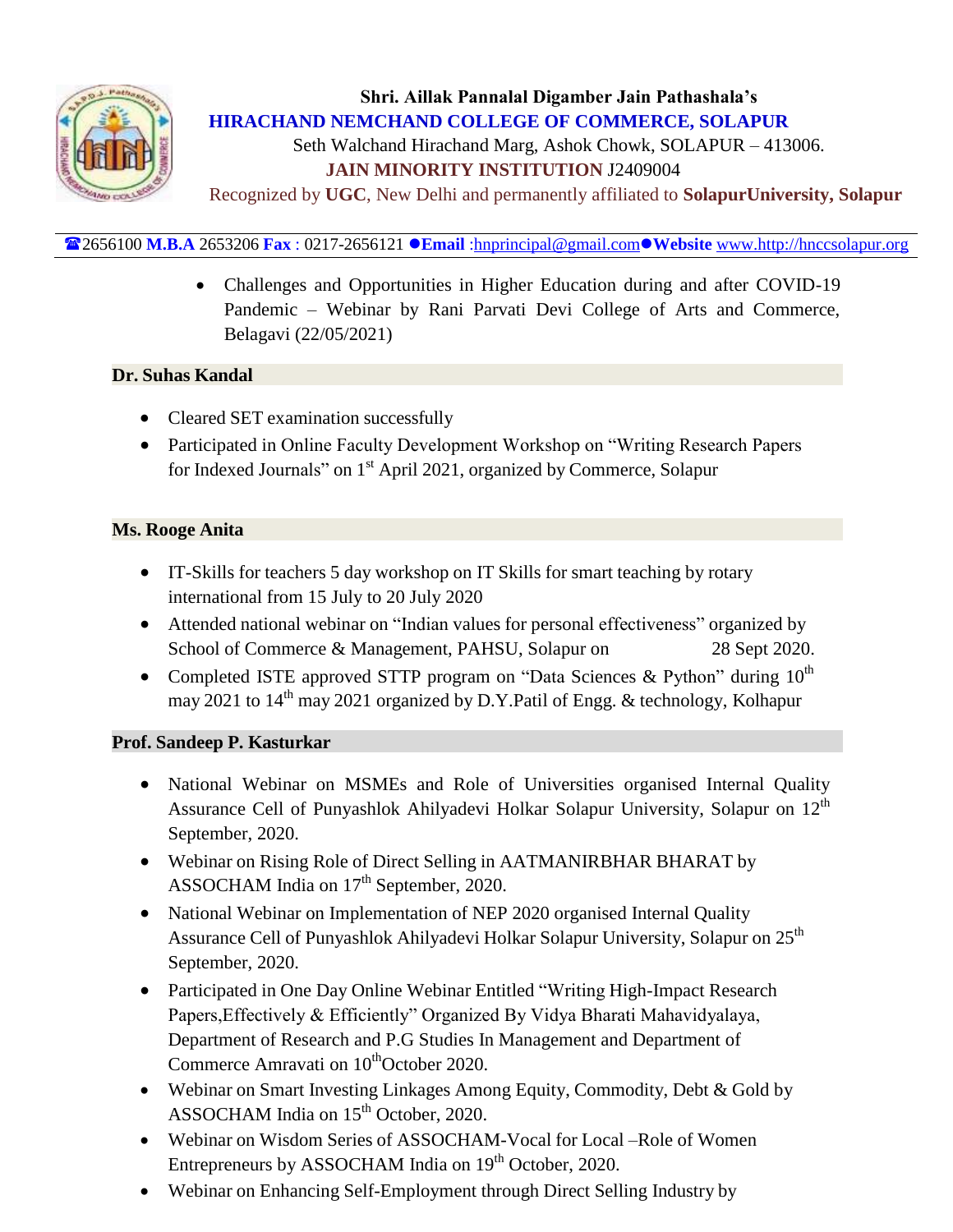

Seth Walchand Hirachand Marg, Ashok Chowk, SOLAPUR – 413006.  **JAIN MINORITY INSTITUTION** J2409004

Recognized by **UGC**, New Delhi and permanently affiliated to **SolapurUniversity, Solapur**

2656100 **M.B.A** 2653206 **Fax** : 0217-2656121 **Email** [:hnprincipal@gmail.com](mailto:hnprincipal@gmail.com)**Website** [www.http://hnccsolapur.org](http://www.http/hnccsolapur.org)

ASSOCHAM India on 19<sup>th</sup> November, 2020.

- Webinar on Indian Railways Vision for AATMANIRBHAR BHARAT organised by ASSOCHAM India on 27<sup>th</sup> November, 2020.
- Webinar on Lecture Series Vocal for Local-Moving Towards Self Reliant India organised by ASSOCHAM India on 10<sup>th</sup> December, 2020.
- Webinar on Webinar on Vocal for Local-Moving towards Self Reliant India-Interaction on Mumbai"s Model of Service Excellence by ASSOCHAM India on 29<sup>th</sup> December, 2020.
- Webinar on Wisdom Series on "Vocal for Local" organised by ASSOCHAM India on  $20^{th}$  January, 2021.
- Webinar on Vocal for Local-Moving towards Self Reliant India- Be Indian Buy Indian-Empowering Tribal Artisans by ASSOCHAM India on 20<sup>th</sup> February, 2021.
- Participation in Online Faculty Development Workshop on "Writing Research Paper for Indexed Journals" Organised by HNCC on 1<sup>st</sup> April, 2021.
- Webinar on Rationalizing Tax Structure for Capital Market organised by ASSOCHAM India on 9<sup>th</sup> April, 2021.
- Webinar on Direct Selling Distributors Role in Raising Economic Development of Citizens by ASSOCHAM India on 16<sup>th</sup> April, 2021
- Participated in Webinar on National Education Policy "Motivated, Energized and Capable Faculty" Oraganised by Vivekanand Education Society Institute of Management Studies and Research, Mumbai on 16<sup>th</sup> April, 2021
- Participated in Orientation Programme for Faculty on Nurturing Innovations and Startups at Institutional Level in collaboration with Zucate, EdTech Platform, Pune on  $13^{th}$  June, 2021
- Webinar on WEBINAR ON COLD CHAIN-Technologies, Convergence and Capacity Building organised by ASSOCHAM India on  $17<sup>th</sup>$  June, 2021.

# **Dr. Rajni Y Kshirsagar**

- Attended various National Webinars organised by P.A.H. Solapur University, Solapur.
- Participated in One day Webinar entitled "Writing High Impact Research Papers Effectively & Efficiently" organised by Vidya Bharati Mahavidyalaya, Dept of Research & P.G. Studies in Mgt, Amaravati on  $10^{th}$  Oct, 2020
- Attended FDP on Writing Research Papers for Indexed Journals by HNCC, Solapur on 1<sup>st</sup> April, 2021.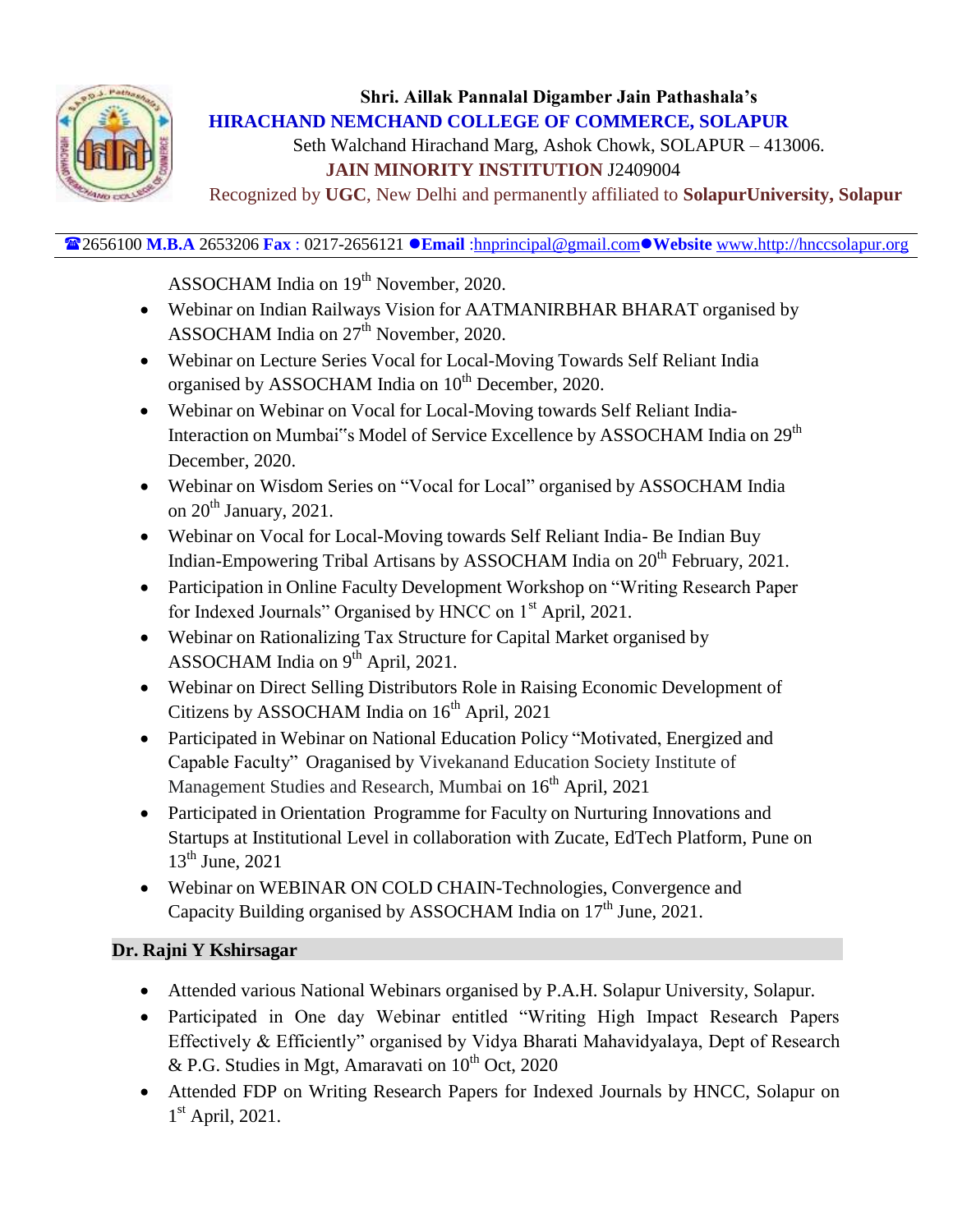

Seth Walchand Hirachand Marg, Ashok Chowk, SOLAPUR – 413006.  **JAIN MINORITY INSTITUTION** J2409004

Recognized by **UGC**, New Delhi and permanently affiliated to **SolapurUniversity, Solapur**

#### 2656100 **M.B.A** 2653206 **Fax** : 0217-2656121 **Email** [:hnprincipal@gmail.com](mailto:hnprincipal@gmail.com)**Website** [www.http://hnccsolapur.org](http://www.http/hnccsolapur.org)

#### **Mrs. Priyanka Vishal Kurle**

- Attended 3 days State Level Online Workshop on " Online Content Creation and Assessment Tools" organized by department of Computer Engineering, K.K. Wagh Institute of Engineering Education and Research, Nasik, Maharashtra on 4<sup>th</sup>, 5<sup>th</sup> and 6<sup>th</sup> June 2020.
- Participated in International webinar series on "Climate Change and Rural Development in COVID- 19 (CCRD -2020)" held from  $7<sup>th</sup>$  to  $10<sup>th</sup>$  August 2020 jointly organised by Department of Rural development , School of Social Sciences and Department of Environment Science, School of Earth Sciences of Punyashlok Ahilyadevi Holkar Solapur University, Solapur.
- Participated in National webinar on "Education and Digital Era" organised by School of Computational Sciences" of Punyashlok Ahilyadevi Holkar Solapur University, Solapur dated  $28<sup>th</sup>$  August, 2020.
- Participated in National webinar on "Implementation of New Education Policy 2020" organised by Internal Quality Assurance Cell of Punyashlok Ahilyadevi Holkar Solapur University, Solapur dated 25<sup>th</sup> September 2020.
- Participated in National webinar on "Indian Values for Personal Effectiveness" Organised by School of Commerce and Management of Punyashlok Ahilyadevi Holkar Solapur University, Solapur dated 28<sup>th</sup> September 2020.
- Participated in One Day Online Webinar on "Writing High-Impact Research Papers, Effectively & Efficiently" Organized by Vidya Bharati Mahavidyalaya Department of Research and P.G Studies in Management, Amravati on 10th October 2020.
- Participated in ASSOCHAM"s Webinar on "Staple food Fortification: Cost effective Strategy to eradicate malnutrition" on  $5<sup>th</sup>$  November, 2020 organised by The Associated Chambers of Commerce and Industry of India.
- Participated in ASSOCHAM"s Webinar on "Vocal for Local- Moving towards Self-Reliant India: interaction on Mumbai Model of Service Excellence" on 29<sup>th</sup> December, 2020 organised by The Associated Chambers of Commerce and Industry of India. Participated in ASSOCHAM"s Wisdom Series on "Vocal for Local" on 20<sup>th</sup> January, 2021